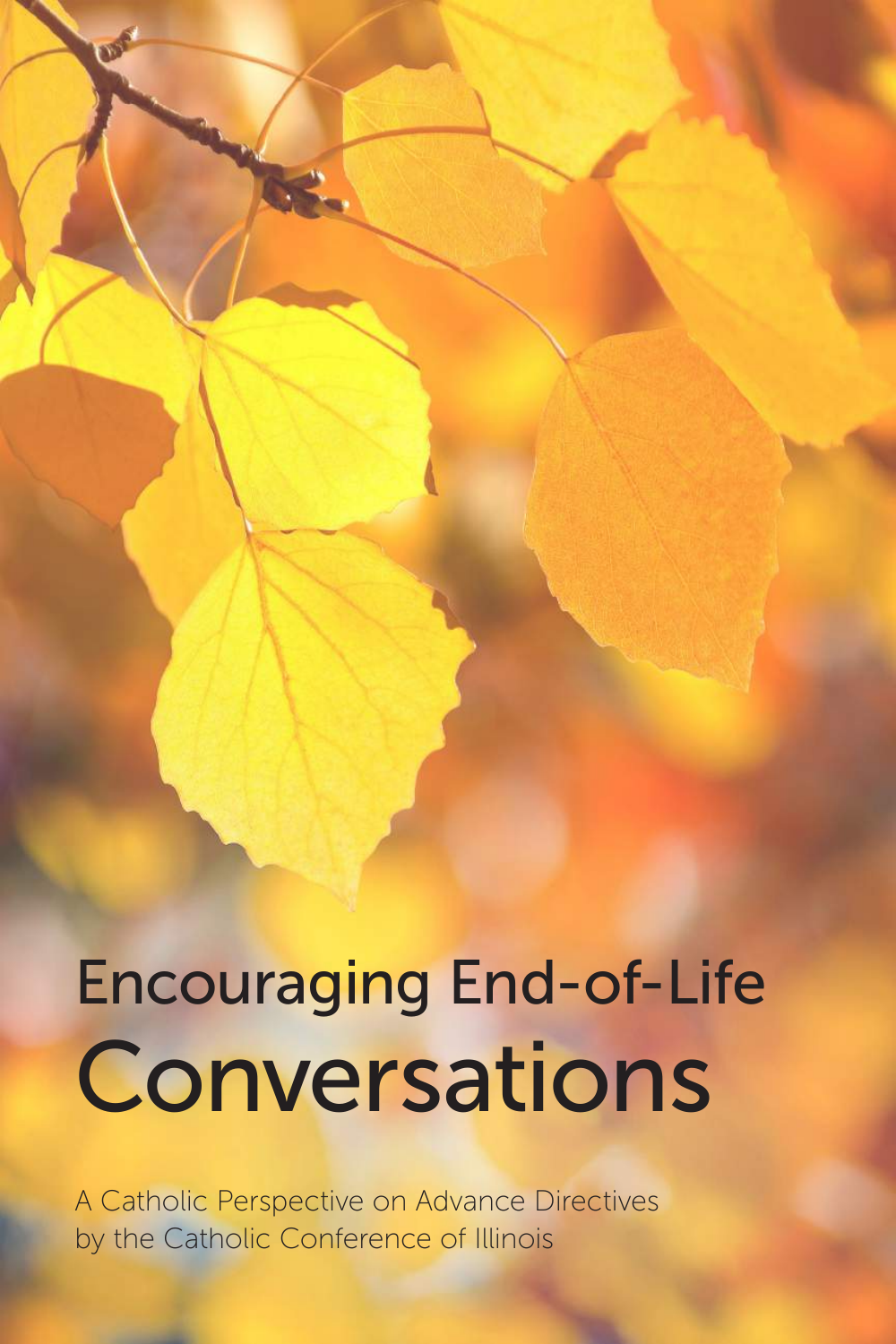

# Introduction

This booklet provides general guidance for creating a health care plan. A health care plan gives your loved ones certain decision-making roles. It helps guide them as they make those decisions for you when you are not able. This booklet also discusses some moral guidelines that help as you create your health care plan. Also, this booklet focuses on how to select your decision-makers and give them the authority to speak for you. Finally, this booklet gives general information about Illinois Advance Directives. They are the legal documents that make up your health care plan.

## How to Use This Booklet

You should complete an Advance Directive while you are in good health. After reading this booklet, complete the included, suggested Durable Illinois Power of Attorney for Health Care, and give a copy to family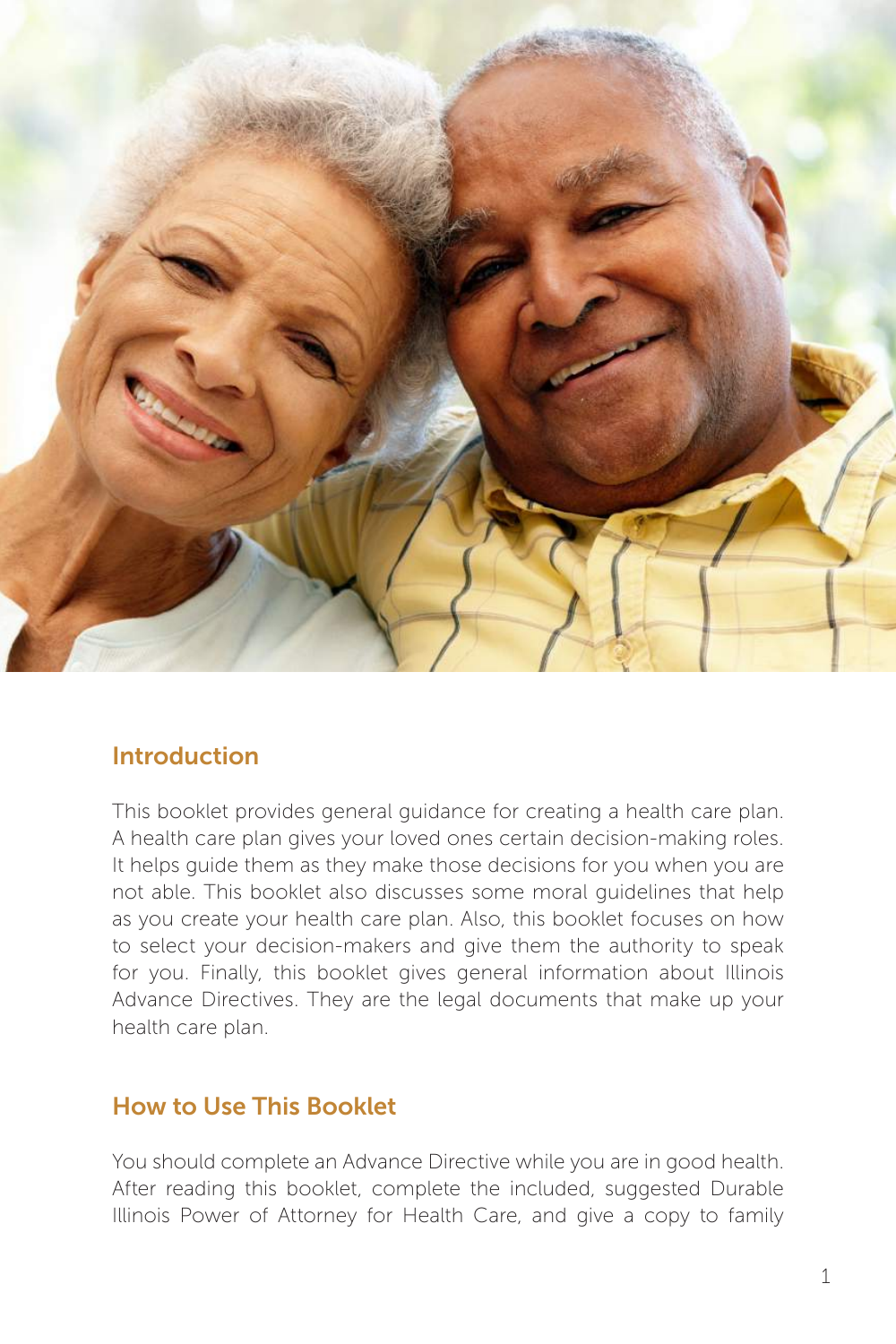members, your lawyer and your physician. The form should be filled out in English so your doctors and health care facility can understand what you want. Spanish and Polish translations of the form can be found on our website (www.ilcatholic.org, under "Multimedia," and then under "Publications") for informational purposes only.

# Why do we need health plans, especially at the end of our lives?

Modern medicine often makes it possible to extend the length of our physical lives. But in some cases, what is medically possible is not morally appropriate. Each of us needs to think and talk about our life goals with our doctors, priests and loved ones – long before such medical care is needed. Additionally, each of us should be familiar with the Catholic moral principles about death and dying as we prepare for our transition to eternal life to God.

Health care plans are legal documents called Advance Directives. You can use Advance Directives to state what medical treatments you do or do not want as you grow older or if you are in an accident. These Advance Directives also allow you to name a trusted person – an agent – to carry out your wishes. If you are over the age of 18 and able to make your own decisions, you can complete one or more Advance Directives.

First, we will share some moral guidelines. Then we will look at Illinois Advance Directives.

# What Catholic principles guide Advance Directives and your care?

A Catholic guide explains key moral principles which can help you form your health care plan. It is called the Ethical and Religious Directives for Catholic Health Care Services, or ERDs for short. Catholic health services, like hospitals, have copies of the ERDs. They can also be found online at www.usccb.org/about/doctrine/ethical-and-religious-directives. As you prepare your Advance Directives, consider seeking guidance from your parish priest.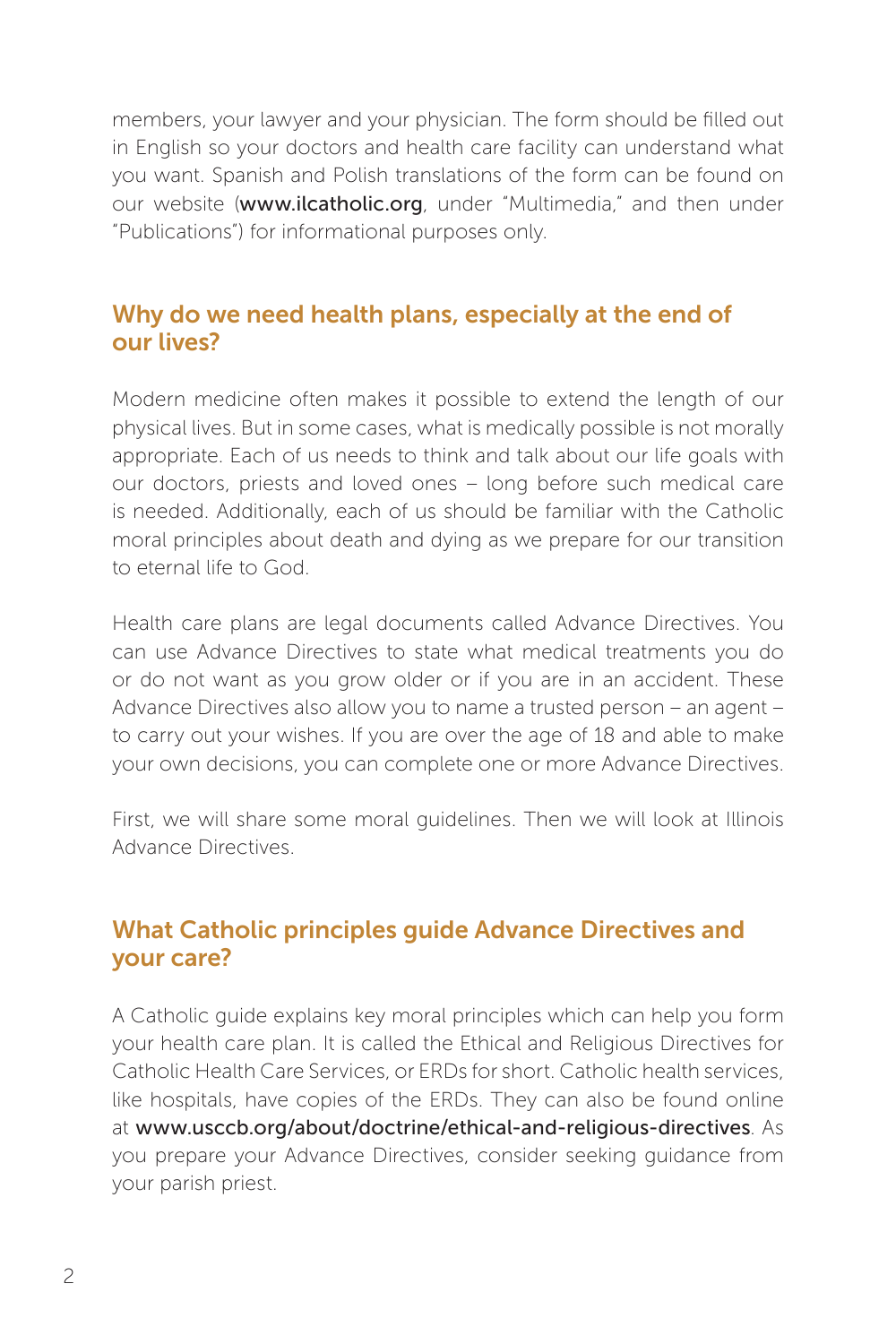Here are some of those guiding principles:

- The Bible teaches that our human life is a sacred gift from God. We must protect it. We should never intentionally and directly use or avoid a procedure, device or medication to reject that gift and cause the death of any person.
- At the same time, we are not obliged to undergo or avoid all treatments to preserve life.
- As believers in the mystery of the resurrection, we know our current life is not all there is. It is morally permissible to say "No" to a medical intervention that does not reasonably offer a benefit or places an excessive burden or expense on us, our family or our community. Death is a beginning, not an end.
- Each person has two basic rights regarding medical care and treatment: (1) the right to be clearly and accurately informed about a proposed course of treatment, including its risks, benefits, cost and alternatives; and (2) the right to decide to receive or not receive morally-reasonable care.

Here are some additional issues to consider, as outlined by the ERDs. For your reference, the specific ERDs are noted in parentheses and cited at the end of this section.

- **Consider the whole person.** The well-being of the whole person must be taken into account. (FRD no. 33).
- **Allow preparation for death.** Persons in danger of death like the aged or terminally ill need information to help them understand their condition. They should talk about their plan with their family members, as well as care providers like doctors and priests. (ERD no. 55)
- Reasonably-needed means should be used. A person has a moral obligation to use ordinary, known as proportionate, treatments with a reasonable hope to preserve life. (ERD no. 56)
- Unreasonable means do not have to be used. A person may forgo extraordinary, clearly futile, or burdensome – known as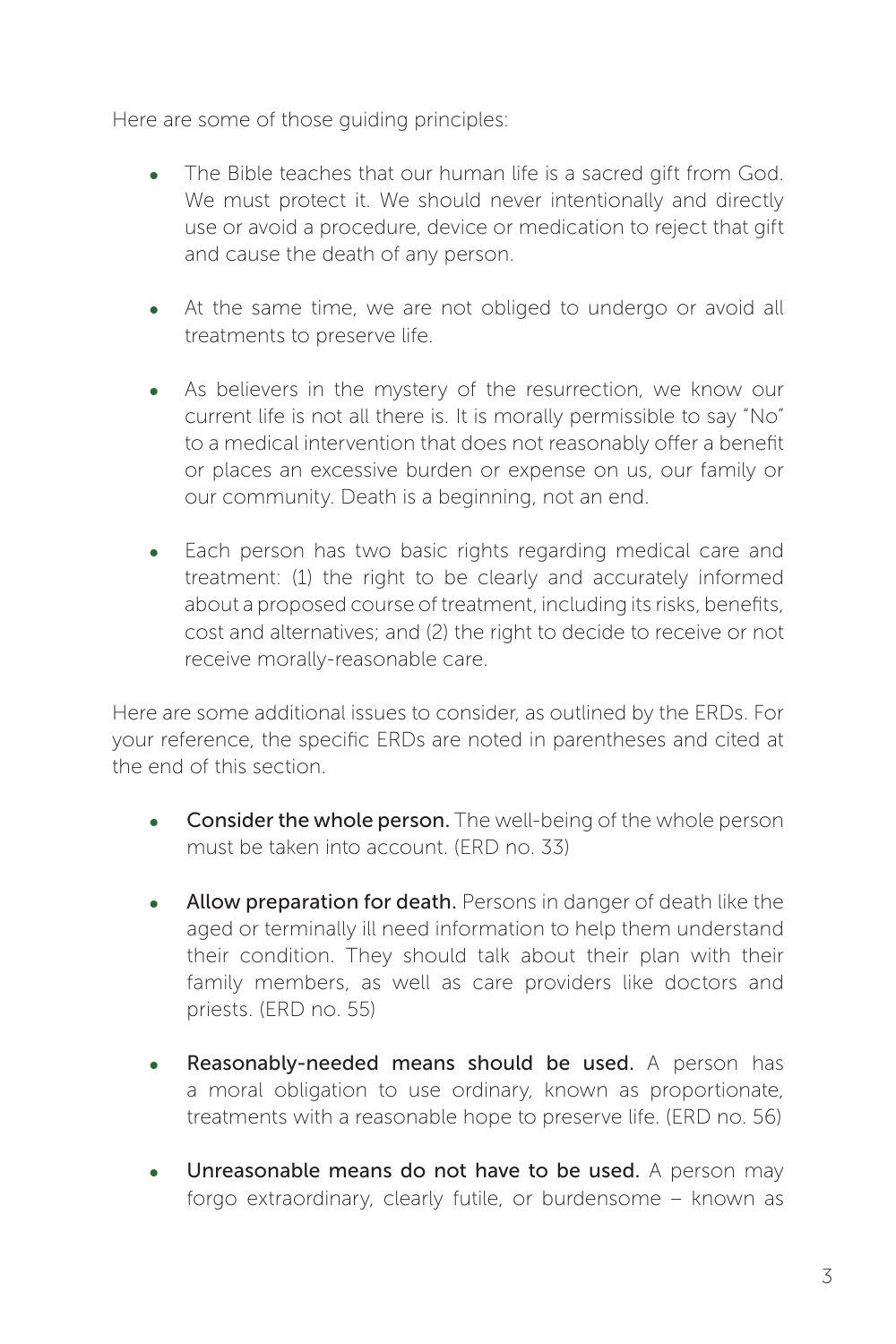

disproportionate – means of preserving life. This is true if these means are unable to reasonably reach their goal or impose physical, economic, or emotional burdens on the patient or others. (ERD no. 57)

- Food and water, known as nutrition and hydration, generally should be provided, but are sometimes optional. Medically assisted nutrition and/or hydration become(s) morally optional when it/they cannot reasonably be expected to prolong life or when it/they would be excessively burdensome, may be useless for you, or would cause physical discomfort, such as untreatable vomiting or fluid build-up. (ERD no. 58)
- Euthanasia and assisted suicide are not permissible. The intention and effort to directly kill are always wrong. Euthanasia or assisted suicide should never be condoned or encouraged in any way. (ERD no. 60)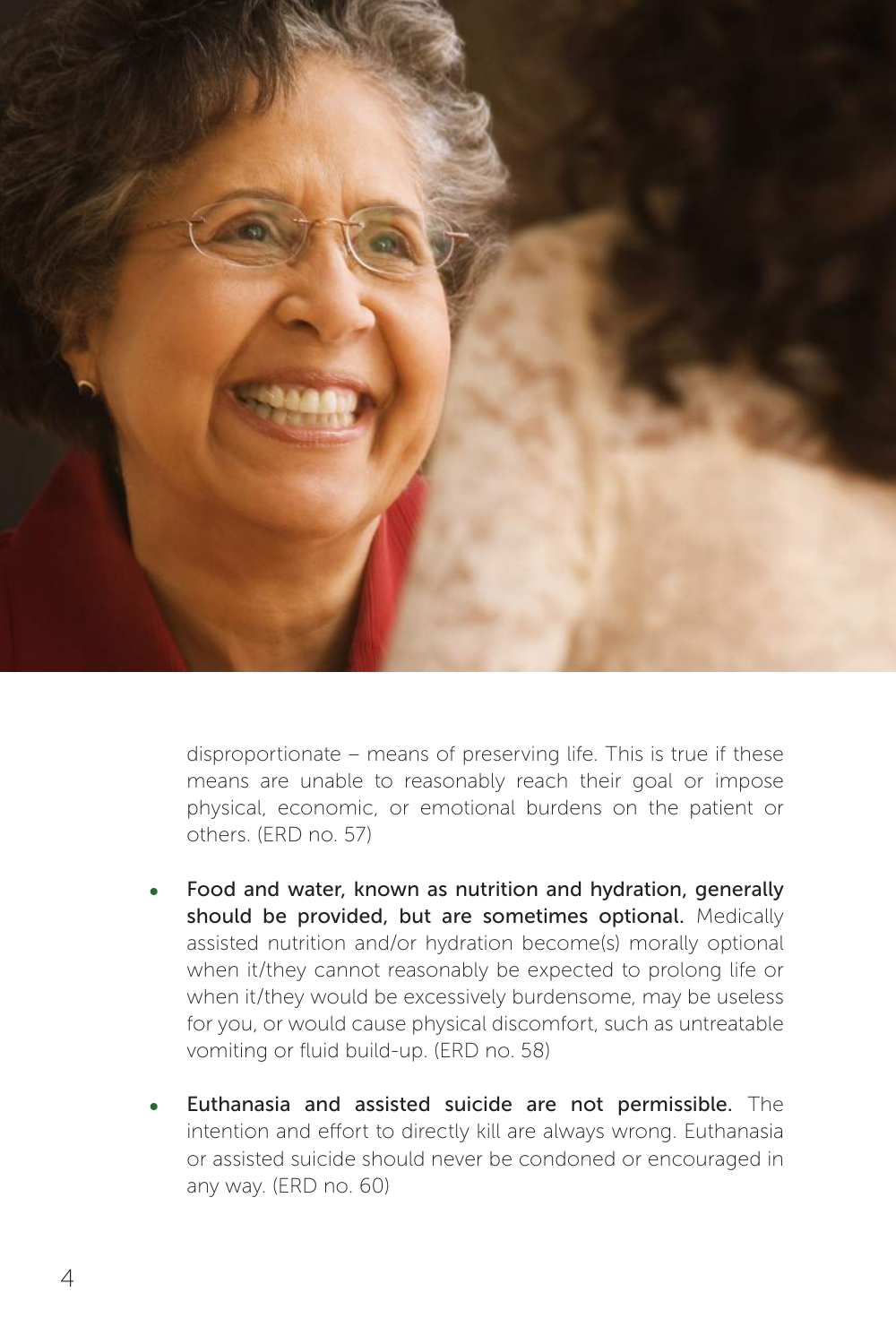- Relieve pain. Patients should be kept as free of pain as possible so that they may die comfortably and with dignity. Effective management of pain in all its forms is critical in the appropriate care of the dying. Catholic-sponsored hospice and palliative care doctors and nurses can help. (ERD no. 61)
- Place of dying. As reasonable, you should be able to die in the place where you wish, and receive respect as well as appropriate care from your loved ones and medical professionals like hospice doctors, nurses and chaplains. (ERD no. 61)
- Provide loving and supportive care. When death is expected, those closest to the patient should provide respect, love and support. (ERD, Intro to Part V)

Now, let's discuss Illinois Advance Directive forms. You can use these to express Catholic guiding principles for your care choices in many settings and situations.

# Advance Directives in Illinois

There are four types of Advance Directives in Illinois:

- 1. Durable Power of Attorney for Health Care. In this document you authorize a person (called your agent) to make health care decisions for you. Your document can guide your agent regarding general health care as well as end-of-life decisions made on your behalf. The Durable Power of Attorney for Health Care is the preferred Advance Directive to use.
- 2. Living Will. A Living Will is a witnessed, written statement of your decisions regarding death-delaying procedures if you have a terminal condition and are imminently dying. A Living Will speaks to a very narrow set of circumstances. It does not address the range of health care situations that can occur.
- 3. Illinois Practitioner Order for Life-Sustaining Treatment (Illinois **POLST).** This document is a medical order that emergency personnel and other health-care providers generally follow regarding your treatment preferences. This includes preferences during a health crisis like a heart attack. A doctor or authorized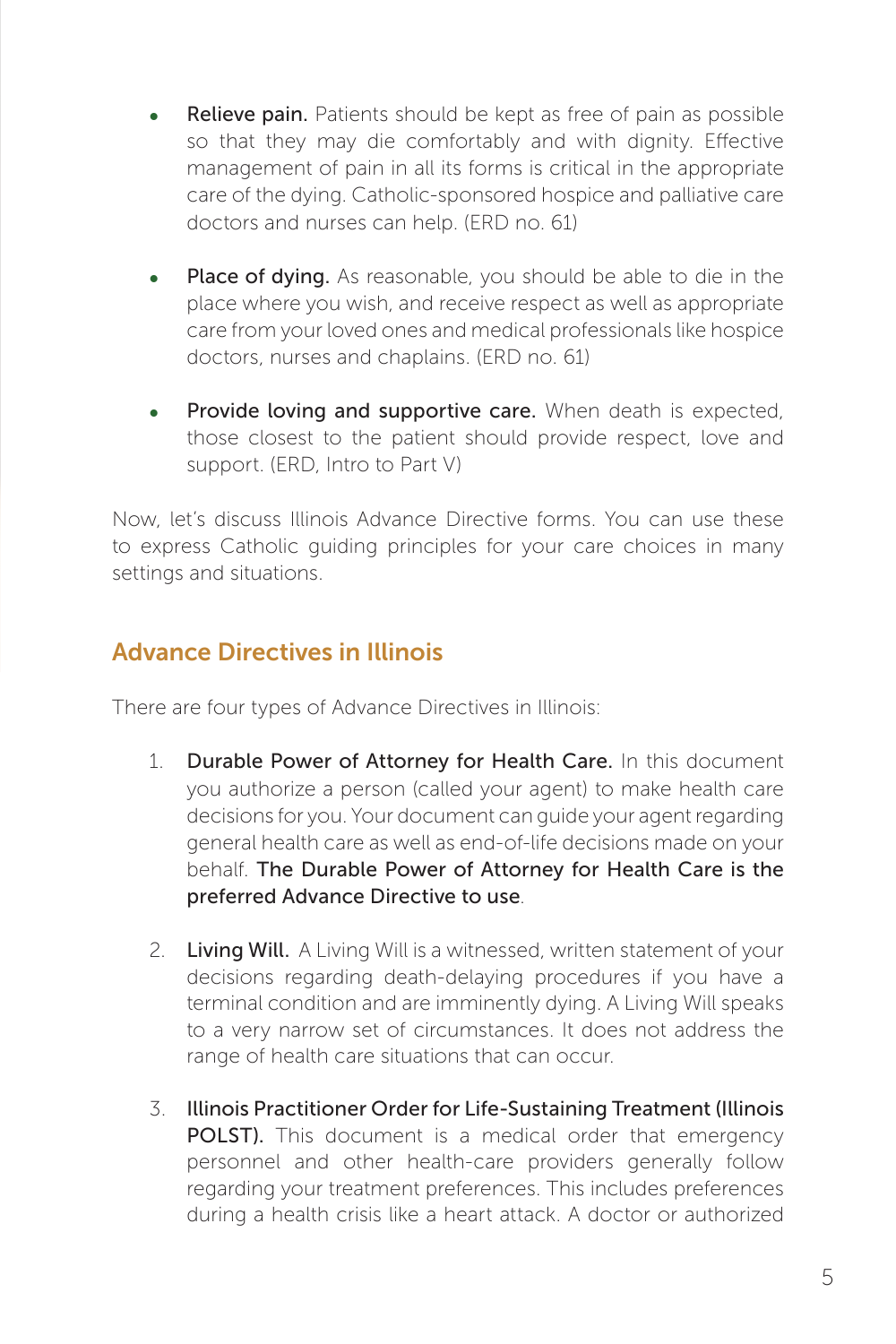health professional is needed to help with this form. This form is for seriously-ill individuals. It is not for everyone.

4. Declaration for Mental Health Treatment. This Advance Directive is for individuals who wish to make known their decisions or preferences relating to mental health treatment. This allows your decision-maker to make limited mental health care decisions. This would include short-term admission to a mental health facility (up to 17 days).

## Why is a Durable Power of Attorney for Health Care important?

- It allows you to name a trusted person (an agent) to put forth your wishes if you are not able. Many times this is a spouse, adult child, or a brother or sister. It can be a friend.
- It helps to make sure that you receive only needed, medicallyappropriate treatment and no unnecessary treatments.
- It guides those making difficult decisions on your behalf, and assures they are helping to meet your needs and carry out your wishes.
- It can use moral quides in accord with Catholic teaching to direct your end-of-life care.

# Who makes a good agent?

- Your agent should be someone willing and able to understand reasonable medical options and make decisions for you, as you would if you could.
- Your agent should be someone you know will act reasonably, in good faith and for your benefit.
- Your agent should be someone who knows you well someone who knows what is most important to you; how important it is to you to avoid pain and suffering; and whether you would rather be at home or in an institution for the last days or weeks of your life as circumstances permit.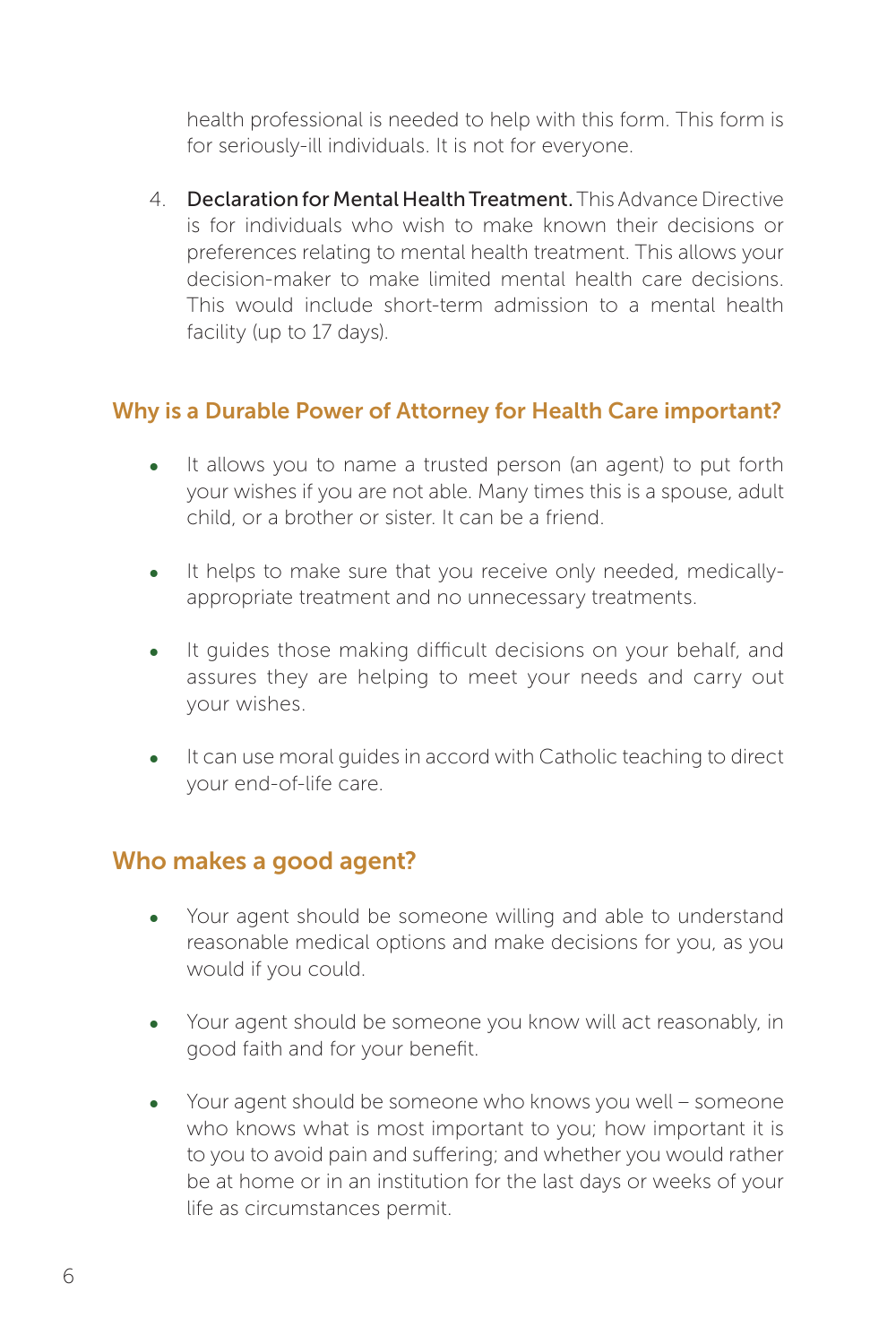- Your agent should agree to honor your wishes expressed in your Advance Directive. Your agent should respect and be willing to stand up for your preferences and reasonable requests.
- Your agent should want to know that his/her decisions for you reflect your wishes for appropriate medical decisions.
- Ideally, your agent lives near you and will be available to you, your physicians and your health team.
- Your agent should be willing to be involved. This could include being on-site if you are hospitalized. As any serious illness progresses, your agent should be reasonably available to meet with your doctor to discuss your condition and treatment options.

## How will my agent know what to do?

There should be three stages to the decision-making process:

- 1. If you have clearly stated your intentions in the Advance Directive, and shared them with the agent, your agent should follow your decisions so long as they are in accord with legal obligations, Catholic moral principles, reasonable medical care and his/her own conscience.
- 2. If you have not clearly stated your decisions about a particular situation, your agent should attempt to "stand in your shoes" and to make reasonable decisions that you would, if you could, in dialogue with your physician.
- 3. When your wishes are not knowable, your agent should act in your "best interests." What might be in the "best interests" of one person might not be in the "best interests" of another. So, it is important that you make your preferences known in an Advance Directive.

# What if I don't name an agent in an Advance Directive?

If no one is available, your physician, nurses and other health-care providers will ask a court-appointed guardian, family members or close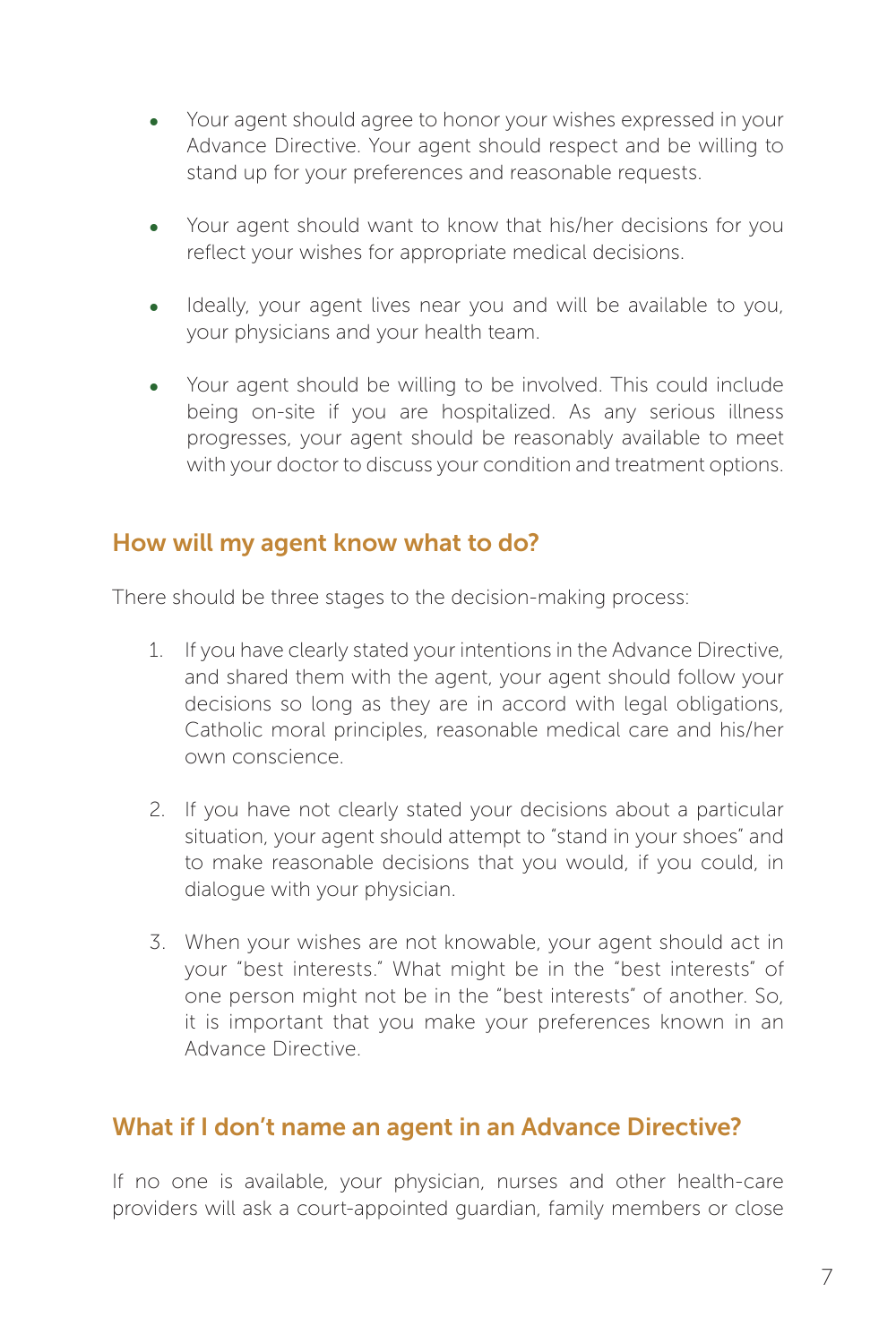friends to make decisions for you. The Illinois Health Care Surrogate Act identifies individuals – or a group, like all of your adult children – who will speak for you.

This decision-maker may not be the person or persons you would have chosen, may not know your health-care preferences, and may not know you. If a group of people – such as your adult children – are identified, they may not agree about your care. So, it is important you choose through a Durable Power of Attorney for Health Care whom you want.

# What if I am alone?

Sometimes you don't have a person you trust to name as your agent, or your agent or surrogate cannot be reached, or a guardian is not yet named. Then, it is especially important to talk to your physician and other health care providers when you are able. Together you can create written guidance about what you want or do not want. That way, if you are ever critically ill, cannot express your own wishes and another decision-maker is not available, they will know your mind on these topics. It should be recorded in your medical record.

# Where can I get a form for a Durable Power of Attorney for Health Care?

Included in this booklet is the Durable Illinois Power of Attorney for Health Care form with Suggested Optional Instructions. These suggested instructions reflect the ethical guidance given previously. You may use this form or ask your attorney to include the Suggested Optional Instructions into any health care power of attorney prepared for you. Give a copy to family members, your lawyer and your physician. You can also find the Durable Illinois Power of Attorney for Health Care form with Suggested Optional Instructions on our website, www.ilcatholic.org. Go to "Multimedia" and then to "Publications"

Additionally, all four types of advance directives in Illinois can be found on the website of the Illinois Department of Public Health at www.dph. illinois.gov.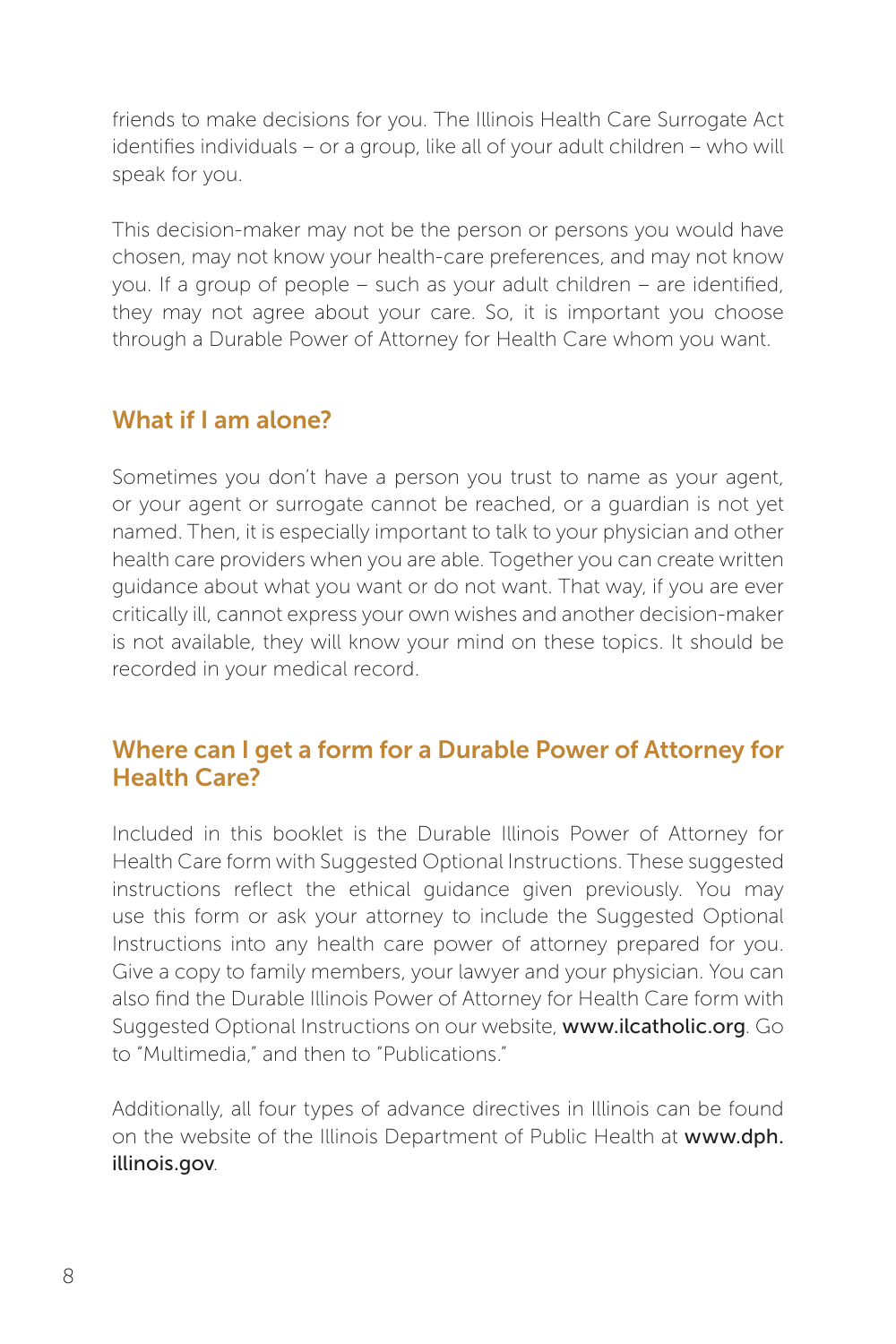

## Glossary of Terms

- Patient: The person who is completing an Advance Directive preferably, the Durable Power of Attorney for Health Care. The form calls the patient the "principal."
- Agent: The person designated by you under your Durable Power of Attorney for Health Care to make health care decisions for you.
- Surrogate: The persons determined under the Illinois Health Care Surrogate Act to make health care decisions for you if you are unable to make such decisions for yourself and you have not named an agent under a Durable Power of Attorney for Health Care.
- Guardian: The person appointed by state court to make health care decisions for you if you are unable to make such decisions for yourself.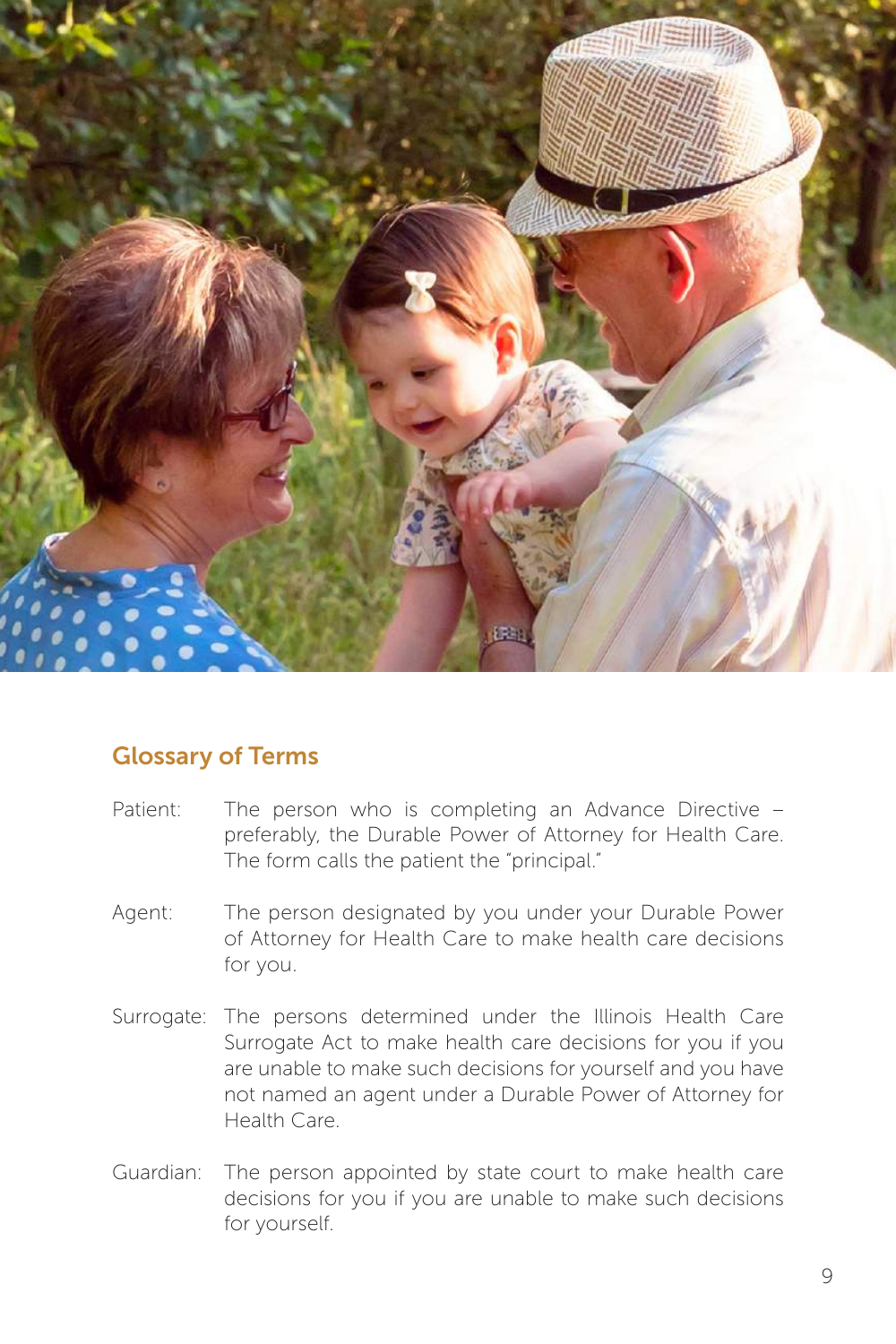# ERDs Cited in This Booklet

**ERD no. 33:** "The well-being of the whole person must be taken into account in deciding about any therapeutic intervention or use of technology. Therapeutic procedures that are likely to cause harm or undesirable side effects can be justified only by a proportionate benefit to the patient."

ERD no. 55: "... Persons in danger of death should be provided with whatever information is necessary to help them understand their condition and have the opportunity to discuss their condition with their family members and care providers. They should also be offered the appropriate medical information that would make it possible to address the morally legitimate choices available to them. They should be provided the spiritual support as well as the opportunity to receive the sacraments in order to prepare well for death."

ERD no. 56: "A person has a moral obligation to use ordinary or proportionate means of preserving his or her life. Proportionate means are those that in the judgment of the patient offer a reasonable hope of benefit and do not entail an excessive burden or impose excessive expense on the family or the community."

**ERD no. 57:** "A person may forgo extraordinary or disproportionate means of preserving life. Disproportionate means are those that in the patient's judgment do not offer a reasonable hope of benefit or entail an excessive burden, or impose excessive expense on the family or the community."

**ERD no. 58:** "In principle, there is an obligation to provide patients with food and water, including medically assisted nutrition and hydration for those who cannot take food orally. This obligation extends to patients in chronic and presumably irreversible conditions (e.g., the 'persistent vegetative state') who can reasonably be expected to live indefinitely if given such care. Medically assisted nutrition and hydration become morally optional when they cannot reasonably be expected to prolong life or when they would be 'excessively burdensome for the patient or [would] cause significant physical discomfort, for example resulting from complications in the use of the means employed.' For instance, as a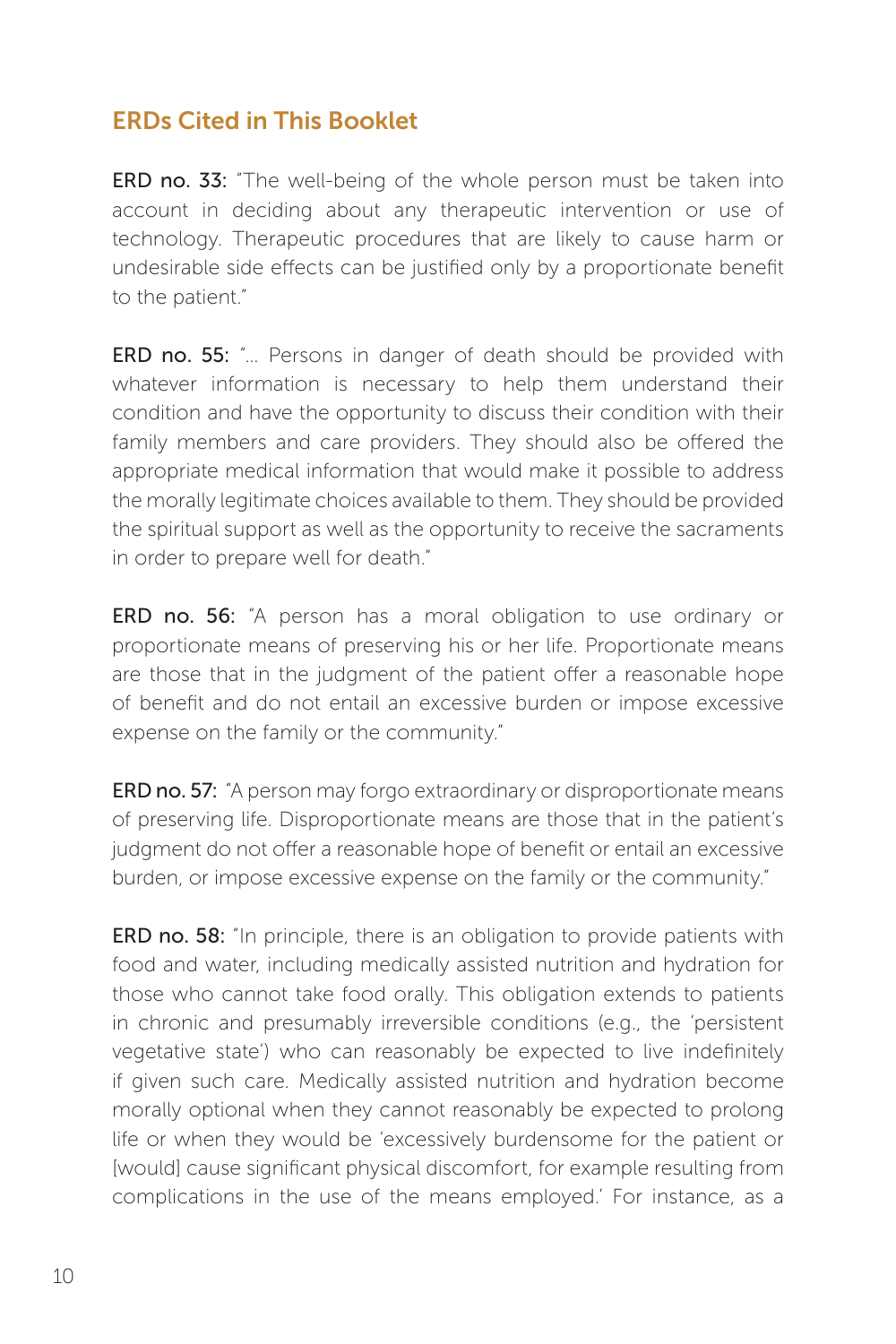patient draws close to inevitable death from an underlying progressive and fatal condition, certain measures to provide nutrition and hydration may become excessively burdensome and therefore not obligatory in light of their very limited ability to prolong life or provide comfort."

**ERD no. 60:** "Euthanasia is an action or omission that of itself or by intention causes death in order to alleviate suffering. … Dying patients who request euthanasia should receive loving care, psychological and spiritual support, and appropriate remedies for pain and other symptoms so that they can live with dignity until the time of natural death."

**ERD no. 61:** "Patients should be kept as free of pain as possible so that they may die comfortably and with dignity, and in the place where they wish to die. Since a person has the right to prepare for his or her death while fully conscious, he or she should not be deprived of consciousness without a compelling reason. Medicines capable of alleviating or suppressing pain may be given to a dying person, even if this therapy may indirectly shorten the person's life so long as the intent is not to hasten death."

ERD, Intro to Part V: When someone is facing the reality of death, those closest to the patient should help to provide a community of respect, love and support. "What is hardest to face is the process of dying itself, especially the dependency, the helplessness, and the pain that so often accompany terminal illness. One of the primary purposes of medicine in caring for the dying is the relief of pain and the suffering caused by it. Effective management of pain in all its forms is critical in the appropriate care of the dying."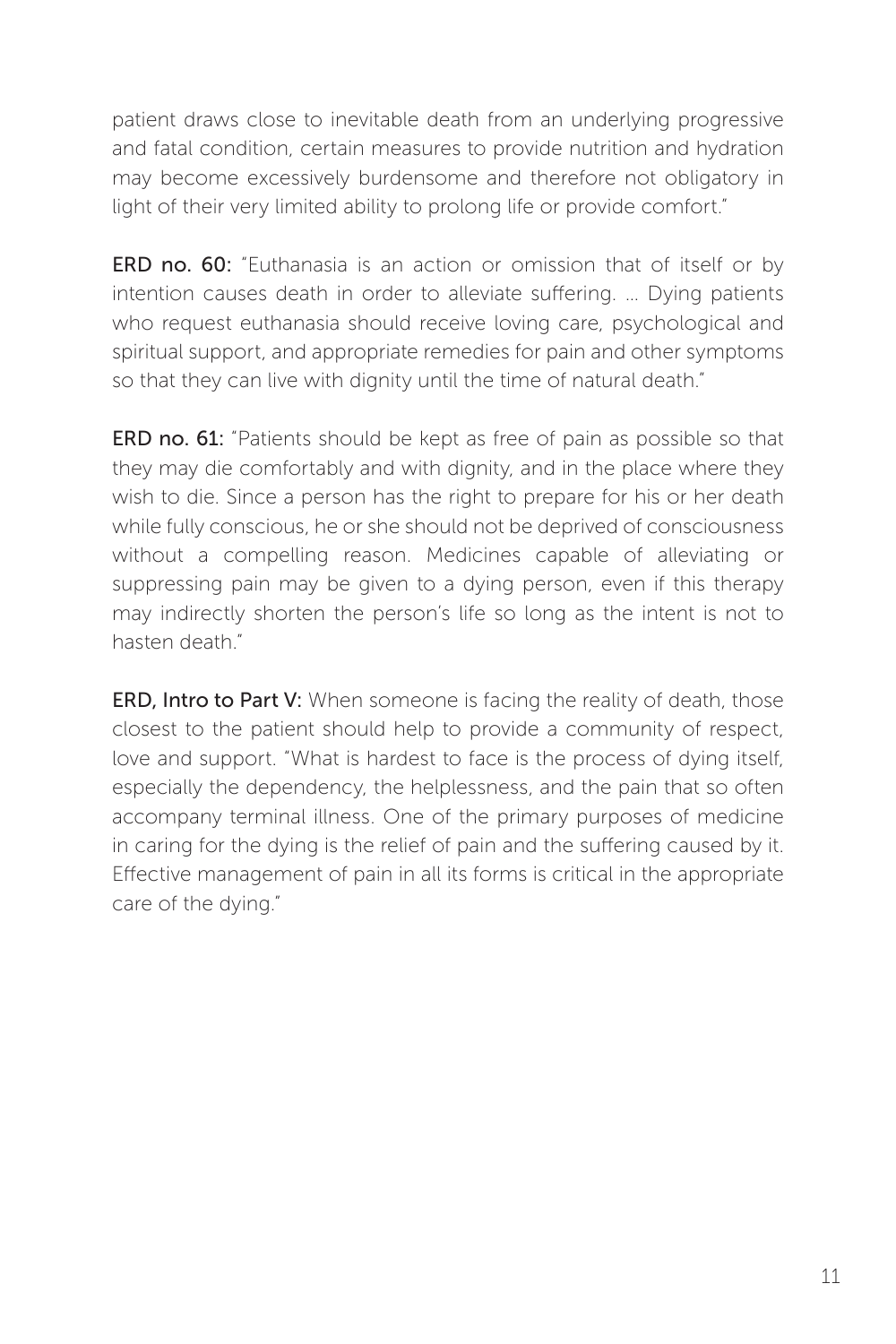

Note: This booklet aims to provide general information about Catholic teaching and the Illinois decision-making process for health care. It does not provide legal advice. For accurate legal advice, please consult a lawyer. If you have questions about medical aspects of your treatment options like burdens, length of care or other concerns, please talk to your doctor. If you have questions about moral aspects, please contact your parish priest.

The form provided in this booklet is in English. We recommend filling out the form in English to ensure that your wishes will be understood and honored by your doctor, family and friends. Spanish and Polish translations of the form may be found at www.ilcatholic.org (under "Multimedia," and then under "Publications") for informational purposes only.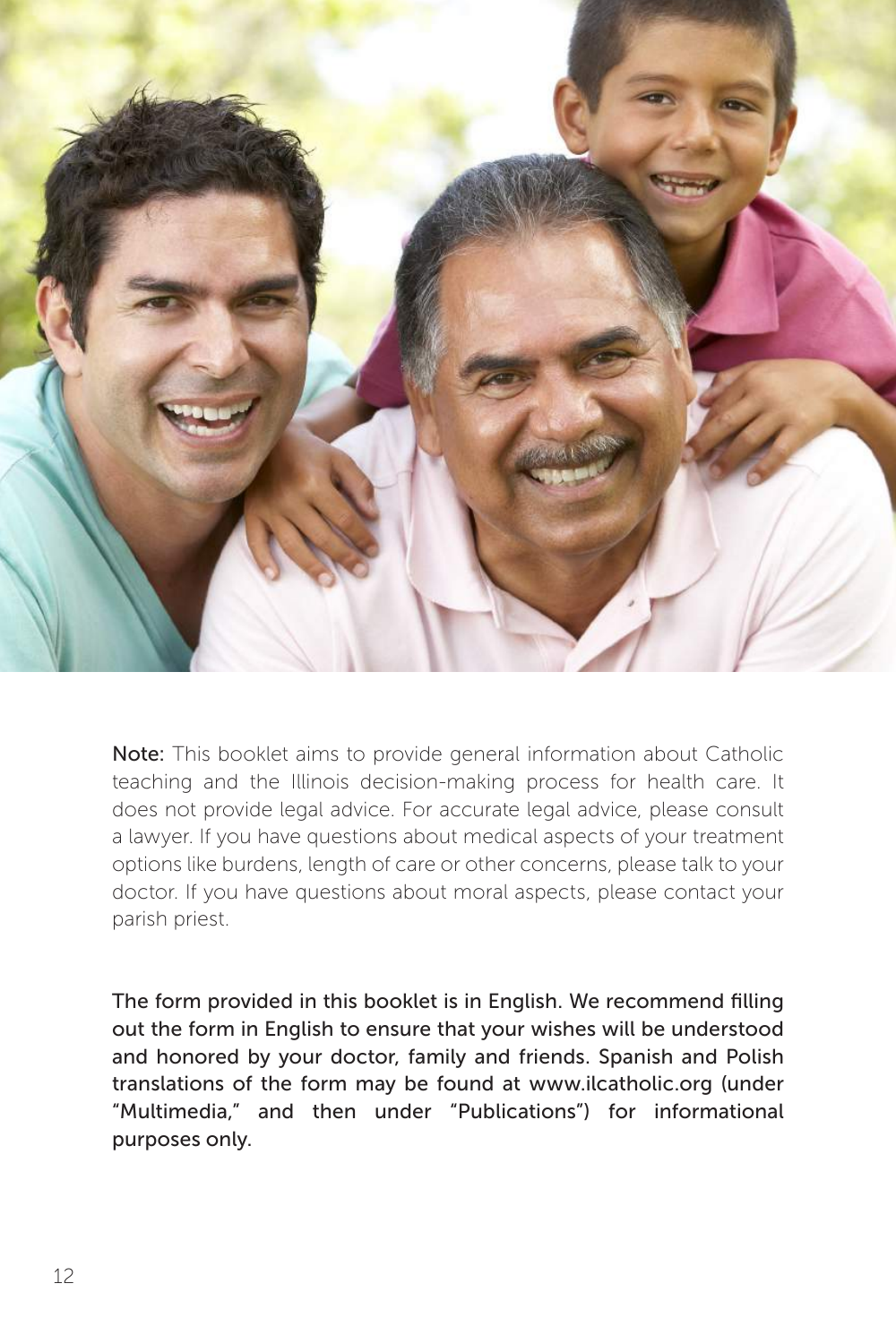## **ILLINOIS STATUTORY SHORT FORM POWER OF ATTORNEY FOR HEALTH CARE**

#### **Notice to the Individual Signing the Illinois Power of Attorney for Health Care**

No one can predict when a serious illness or accident might occur. When it does, you may need someone else to speak or make health care decisions for you. If you plan now, you can increase the chances that the medical treatment you get will be the treatment you want.

In Illinois, you can choose someone to be your "health care agent." Your agent is the person you trust to make health care decisions for you if you are unable or do not want to make them yourself. These decisions should be based on your personal values and wishes. It is important to put your choice of agent in writing. The written form is often called an "advance directive." You may use this form or another form, as long as it meets the legal requirements of Illinois. There are many written and online resources to guide you and your loved ones in having a conversation about these issues. You may find it helpful to look at these resources while thinking about and discussing your advance directive.

#### **What are the things I want my health care agent to know?**

The selection of your agent should be considered carefully, as your agent will have the ultimate decision making authority once this document goes into effect, in most instances after you are no longer able to make your own decisions. While the goal is for your agent to make decisions in keeping with your preferences and in the majority of circumstances that is what happens, please know that the law does allow your agent to make decisions to direct or refuse health care interventions or withdraw treatment. Your agent will need to think about conversations you have had, your personality, and how you handled important health care issues in the past. Therefore, it is important to talk with your agent and your family about such things as:

- (i) What is most important to you in your life?
- (ii) How important is it to you to avoid pain and suffering?
- (iii) If you had to choose, is it more important to you to live as long as possible, or to avoid prolonged suffering or disability?
- (iv) Would you rather be at home or in a hospital for the last days or weeks of your life?
- (v) Do you have religious, spiritual, or cultural beliefs that you want your agent and others to consider?
- (vi) Do you wish to make a significant contribution to medical science after your death through organ or whole body donation?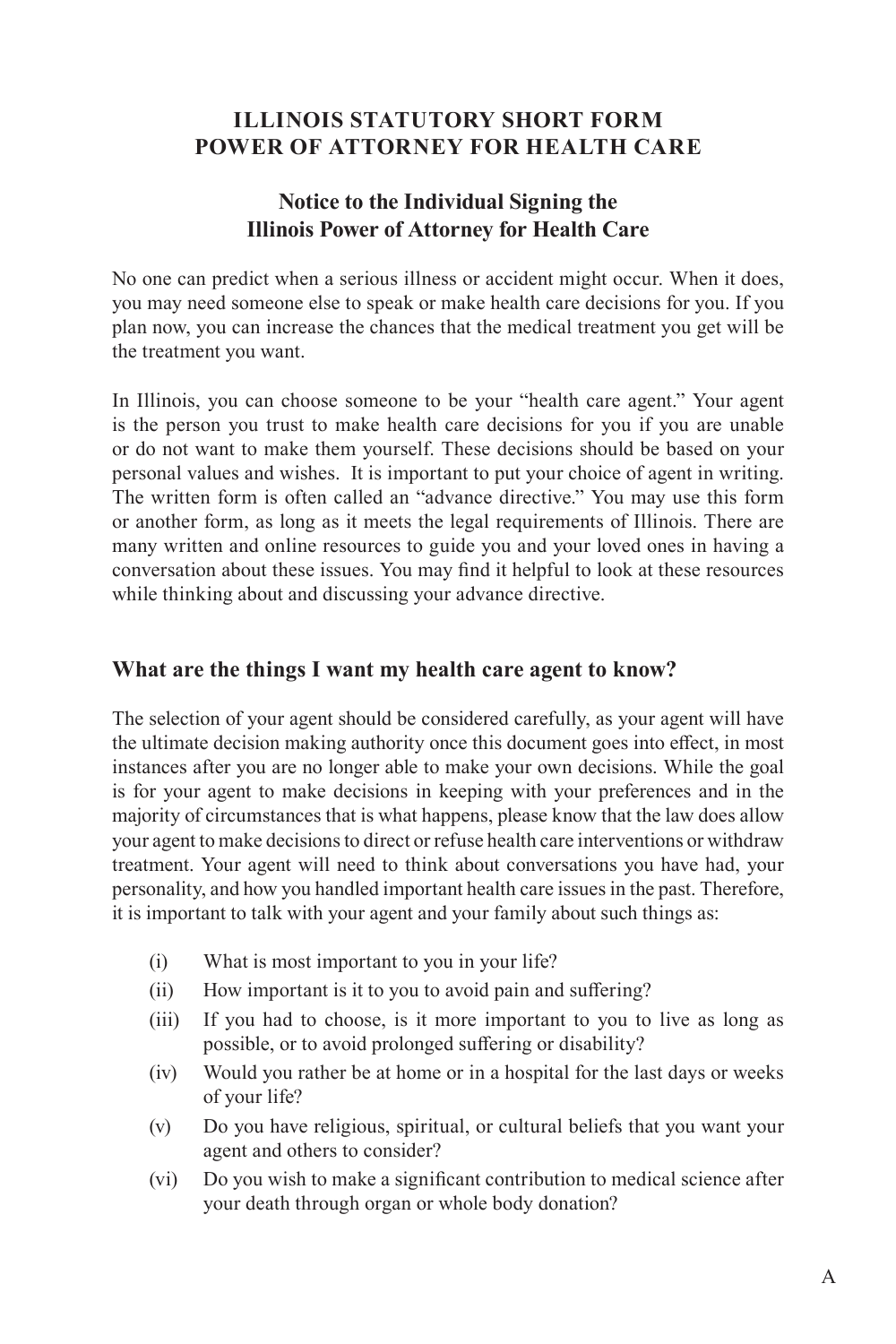(vii) Do you have an existing advanced directive, such as a living will, that contains your specific wishes about health care that is only delaying your death?

If you have another advance directive, make sure to discuss with your agent the directive and the treatment decisions contained within that outline your preferences. Make sure that your agent agrees to honor the wishes expressed in your advance directive.

#### **What kind of decisions can my agent make?**

If there is ever a period of time when your physician determines that you cannot make your own health care decisions, or if you do not want to make your own decisions, some of the decisions your agent could make are to:

- (i) talk with physicians and other health care providers about your condition;
- (ii) see medical records and approve who else can see them;
- (iii) give permission for medical tests, medicines, surgery, or other treatments;
- (iv) choose where you receive care and which physicians and others provide it;
- (v) decide to accept, withdraw, or decline treatments designed to keep you alive if you are near death or not likely to recover. You may choose to include guidelines and/or restrictions to your agent's authority;
- (vi) agree or decline to donate your organs or your whole body if you have not already made this decision yourself. This could include donation for transplant, research, and/or education. You should let your agent know whether you are registered as a donor in the First Person Consent registry maintained by the Illinois Secretary of State or whether you have agreed to donate your whole body for medical research and/or education;
- (vii) decide what to do with your remains after you have died, if you have not already made plans;
- (viii) talk with your other loved ones to help come to a decision (but your designated agent will have the final say over your other loved ones).

Your agent is not automatically responsible for your health care expenses.

## **Whom should I choose to be my health care agent?**

You can pick a family member, but you do not have to. Your agent will have the responsibility to make medical treatment decisions, even if other people close to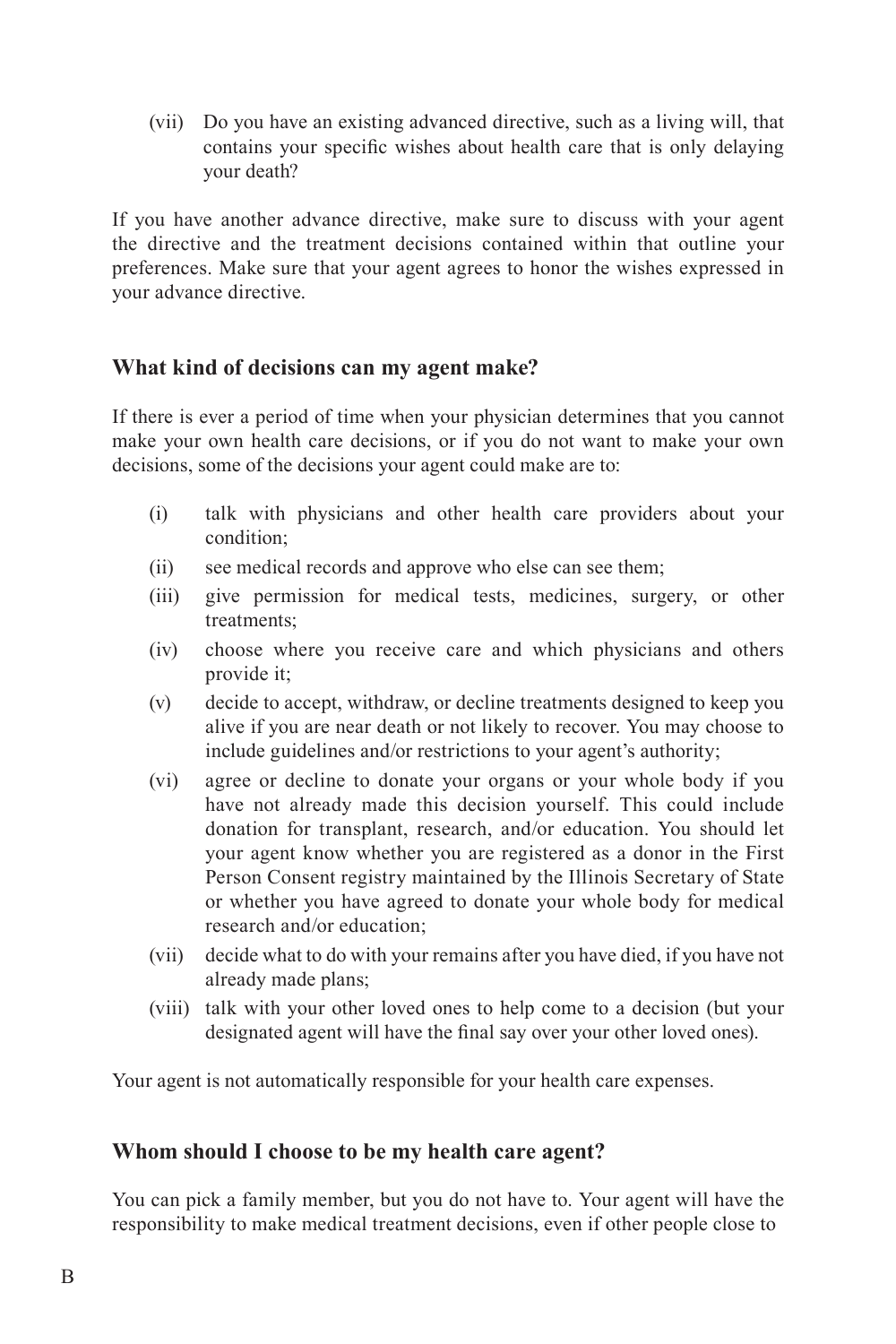you might urge a different decision. The selection of your agent should be done carefully, as he or she will have ultimate decision-making authority for your treatment decisions once you are no longer able to voice your preferences. Choose a family member, friend, or other person who:

- (i) is at least 18 years old;
- (ii) knows you well;
- (iii) you trust to do what is best for you and is willing to carry out your wishes, even if he or she may not agree with your wishes;
- (iv) would be comfortable talking with and questioning your physicians and other health care providers;
- (v) would not be too upset to carry out your wishes if you became very sick; and
- (vi) can be there for you when you need it and is willing to accept this important role.

## **What if my agent is not available or is unwilling to make decisions for me?**

If the person who is your first choice is unable to carry out this role, then the second agent you chose will make the decisions; if your second agent is not available, then the third agent you chose will make the decisions. The second and third agents are called your successor agents and they function as back-up agents to your first choice agent and may act only one at a time and in the order you list them.

## **What will happen if I do not choose a health care agent?**

If you become unable to make your own health care decisions and have not named an agent in writing, your physician and other health care providers will ask a family member, friend, or guardian to make decisions for you. In Illinois, a law directs which of these individuals will be consulted. In that law, each of these individuals is called a "surrogate." There are reasons why you may want to name an agent rather than rely on a surrogate:

- (i) The person or people listed by this law may not be who you would want to make decisions for you;
- (ii) Some family members or friends might not be able or willing to make decisions as you would want them to;
- (iii) Family members and friends may disagree with one another about the best decisions;
- (iv) Under some circumstances, a surrogate may not be able to make the same kinds of decisions that an agent can make.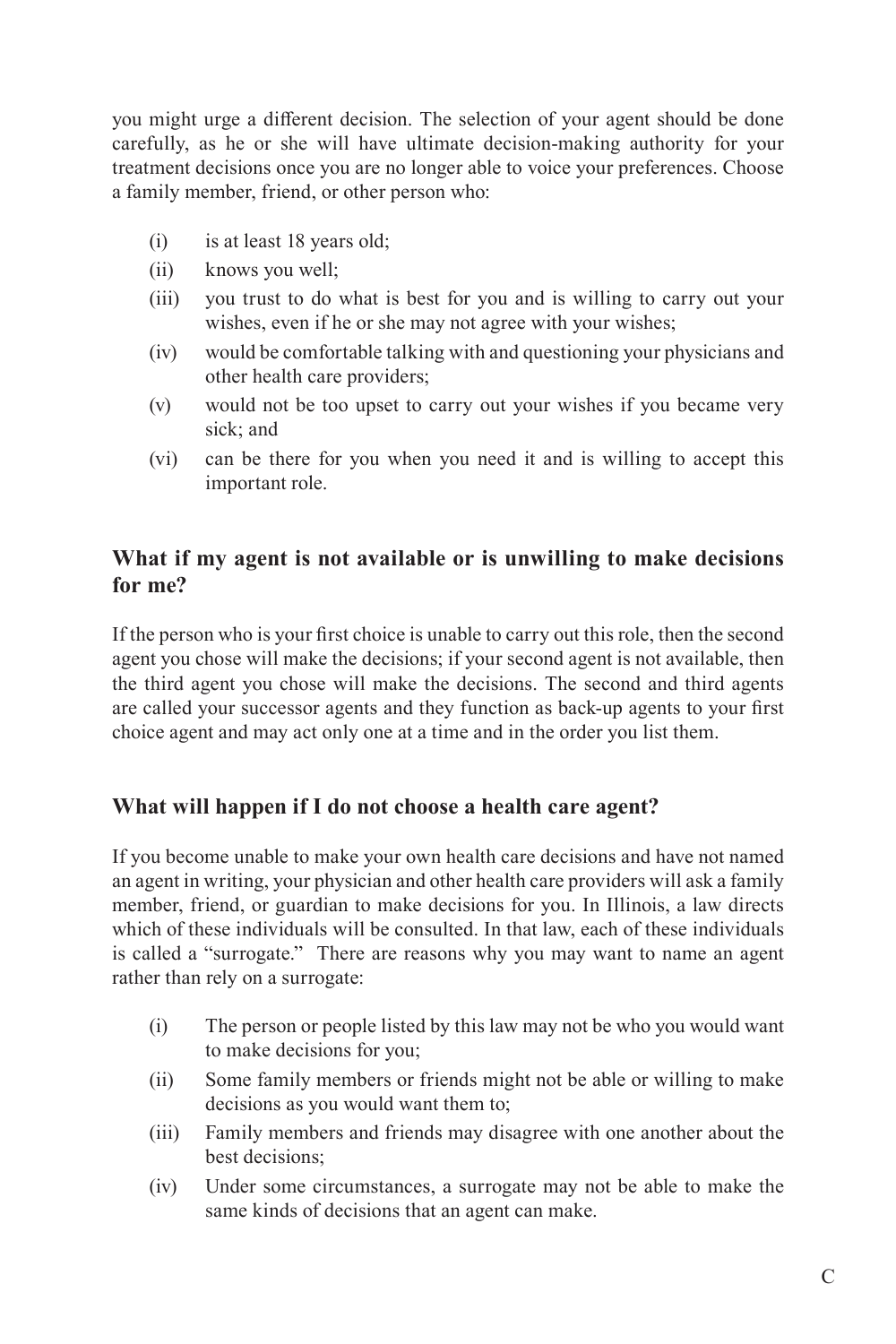## **What if there is no one available whom I trust to be my agent?**

In this situation, it is especially important to talk to your physician and other health care providers and create written guidance about what you want or do not want, in case you are ever critically ill and cannot express your own wishes. You can complete a living will. You can also write your wishes down and/or discuss them with your physician or other health care provider and ask him or her to write it down in your chart. You might also want to use written or online resources to guide you through this process.

## **What do I do with this form once I complete it?**

Follow these instructions after you have completed the form:

- (i) Sign the form in front of a witness. See the form for a list of who can and cannot witness it;
- (ii) Ask the witness to sign it, too;
- (iii) There is no need to have the form notarized;
- (iv) Give a copy to your agent and to each of your successor agents;
- (v) Give another copy to your physician;
- (vi) Take a copy with you when you go to the hospital;
- (vii) Show it to your family and friends and others who care for you.

## **What if I change my mind?**

You may change your mind at any time. If you do, tell someone who is at least 18 years old that you have changed your mind, and/or destroy your document and any copies. If you wish, fill out a new form and make sure everyone you gave the old form to has a copy of the new one, including, but not limited to, your agents and your physicians.

## **What if I do not want to use this form?**

In the event you do not want to use the Illinois statutory form provided here, any document you complete must be executed by you, designate an agent who is over 18 years of age and not prohibited from serving as your agent, and state the agent's powers, but it need not be witnessed or conform in any other respect to the statutory health care power.

If you have questions about the use of any form, you may want to consult your physician, other health care provider, and/or an attorney.

\_\_\_\_\_\_\_\_\_ (Principal's initials)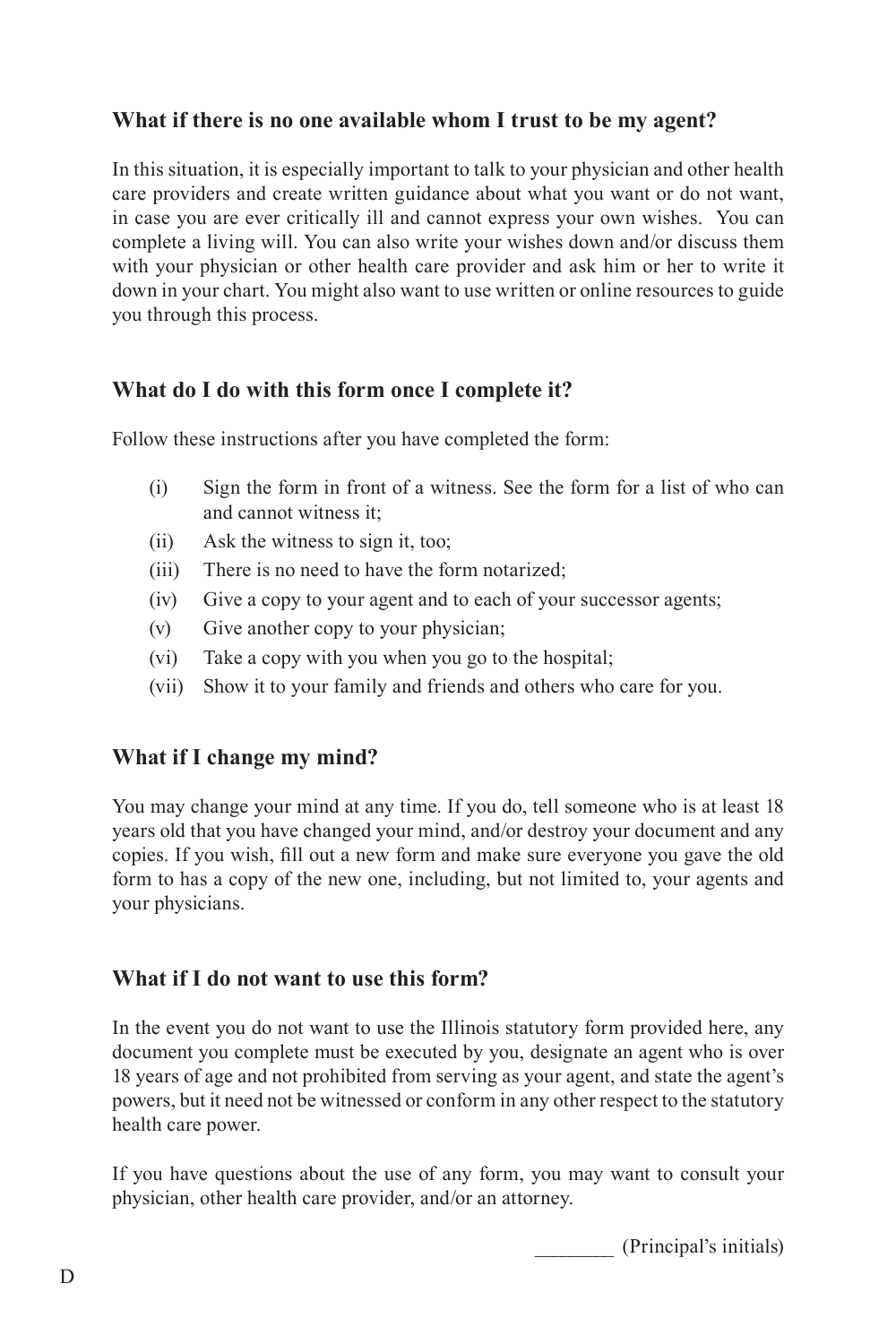## **MY POWER OF ATTORNEY FOR HEALTH CARE**

THIS POWER OF ATTORNEY REVOKES ALL MY PREVIOUS POWERS OF ATTORNEY FOR HEALTH CARE. *(You must sign this form and a witness must also sign it before it is valid.)*

My name (print your full name):

My address:

**MY HEALTH CARE AGENT:** I WANT THE FOLLOWING PERSON TO BE MY HEALTH CARE AGENT (An agent is your personal representative under state and federal law):

| Agent name:         |
|---------------------|
| Agent address:      |
| Agent phone number: |

\_\_\_\_\_ (Please check box if applicable) If a guardian of my person is to be appointed, I nominate the agent acting under this power of attorney as guardian.

**MY SUCCESSOR HEALTH CARE AGENT(S) (optional):** If the agent I selected is unable or does not want to make health care decisions for me, then I request the person(s) I name below to be my successor health care agent(s). Only one person at a time can serve as my agent (add another page if you want to add more successor agent names).

| Successor Agent #1 name:         |
|----------------------------------|
| Successor Agent #1 address:      |
| Successor Agent #1 phone number: |
|                                  |
| Successor Agent #2 name:         |
| Successor Agent #2 address:      |
| Successor Agent #2 phone number: |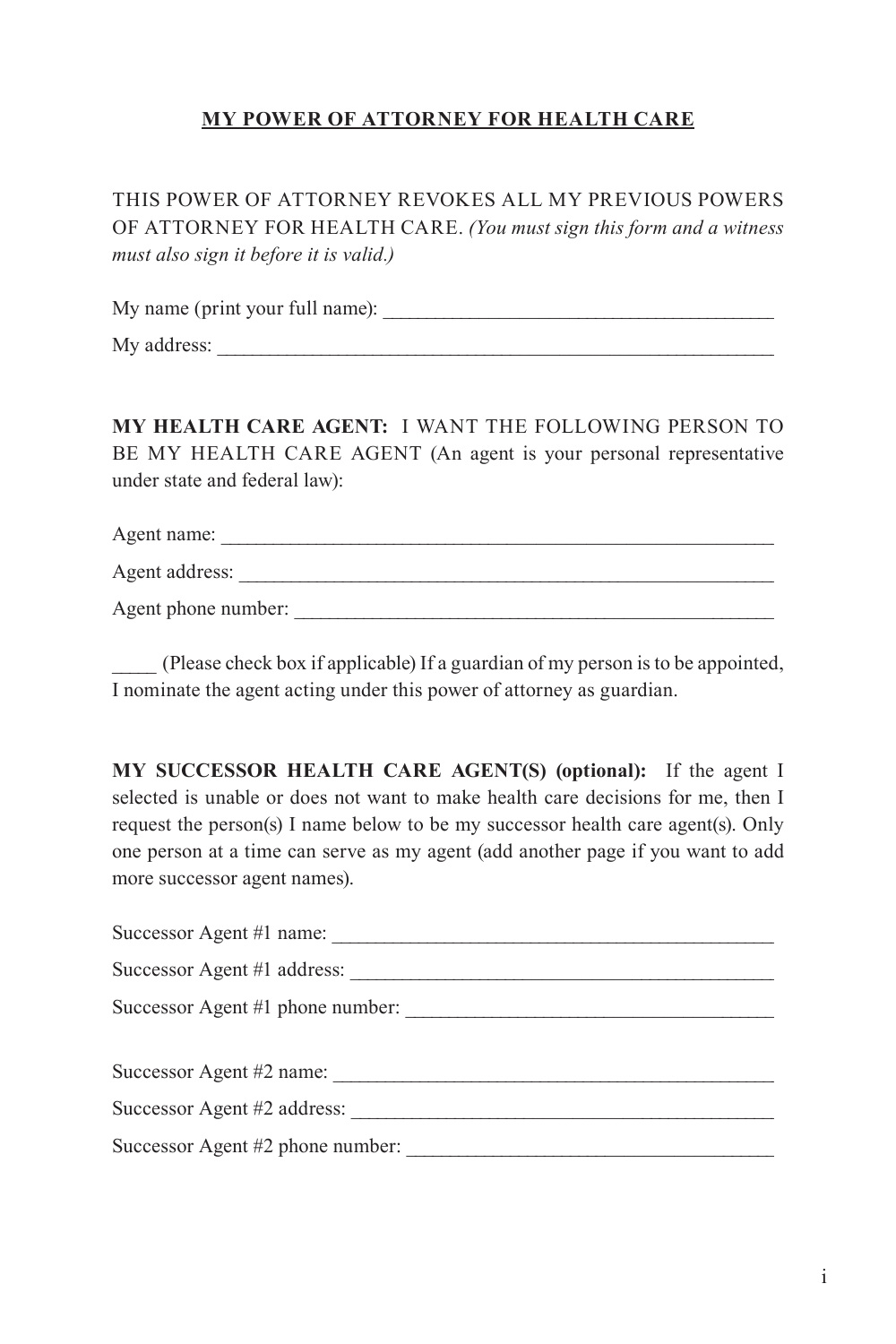#### **MY AGENT'S DECISION-MAKING AUTHORITY:** MY AGENT CAN MAKE HEALTH CARE DECISIONS FOR ME, INCLUDING:

- (i) Deciding to accept, withdraw or decline treatment for any physical or mental condition of mine, including life-and-death decisions;
- (ii) Agreeing to admit me to or discharge me from any hospital, home, or other institution, including a mental health facility;
- (iii) Having complete access to my medical and mental health records, and sharing them with others as needed, including after I die;
- (iv) Carrying out the plans I have already made, or, if I have not done so, making decisions about my body or remains, including organ, tissue or whole body donation, autopsy, cremation, and burial.

The above grant of power is intended to be as broad as possible so that my agent will have the authority to make any decision I could make to obtain or terminate any type of health care, including withdrawal of nutrition and hydration and other life-sustaining measures.

#### I AUTHORIZE MY AGENT TO *(please place your initials on any one line below):*

Make decisions for me only when I cannot make them for myself. The physician(s) taking care of me will determine when I lack this ability. (If no box is initialed, then the box above shall be implemented.)

#### OR

Make decisions for me only when I cannot make them for myself. The physician(s) taking care of me will determine when I lack this ability. Starting now, for the purpose of assisting me with my health care plans and decisions, my agent shall have complete access to my medical and mental health records, the authority to share them with others as needed, and the complete ability to communicate with my personal physician(s) and other health care providers, including the ability to require an opinion of my physician as to whether I lack the ability to make decisions for myself.

#### OR

Make decisions for me starting now and continuing after I am no longer able to make them for myself. While I am still able to make my own decisions, I can still do so if I want to.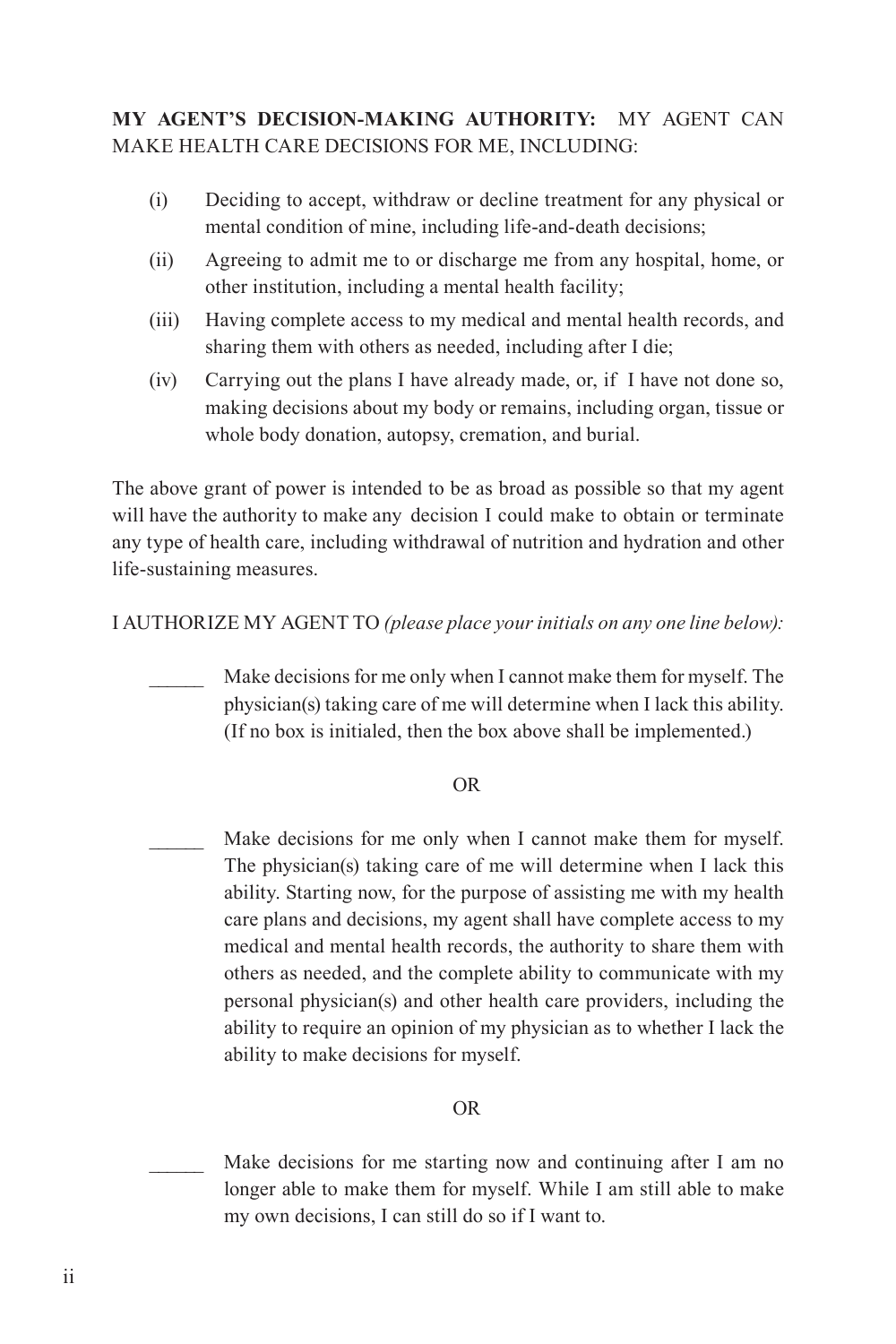**MY LIFE-SUSTAINING TREATMENT:** The subject of life-sustaining treatment is of particular importance. Life-sustaining treatments may include tube feedings or fluids through a tube, breathing machines, and CPR. In general, in making decisions concerning life-sustaining treatment, your agent is instructed to consider the relief of suffering, the quality as well as the possible extension of your life, and your previously expressed wishes. Your agent will weigh the burdens versus benefits of proposed treatments in making decisions on your behalf.

Additional statements concerning the withholding or removal of life-sustaining treatment are described below. These can serve as a guide for your agent when making decisions for you. Ask your physician or health care provider if you have any questions about these statements.

## SELECT ONLY ONE STATEMENT BELOW THAT BEST EXPRESSES YOUR WISHES (optional):

\_\_\_\_\_\_ *(This statement is based on the teachings and traditions of the Catholic Church and is suggested as an alternative to the two statements below.)* In general, I want means to sustain my life, including treatments which are not excessively burdensome or ineffective; however, I do not want treatment if the burdens associated with it outweigh the expected benefits or if the treatment would be ineffective. I want my agent to consider the relief of suffering and the burdens associated with treatment(s) when considering starting, withdrawing and/or withholding any type of treatment.

#### OR

The quality of my life is more important than the length of my life. If I am unconscious and my attending physician believes, in accordance with reasonable medical standards, that I will not wake up or recover my ability to think, communicate with my family and friends, and experience my surroundings, I do not want treatments to prolong my life or delay my death, but I do want treatment or care to make me comfortable and to relieve me of pain.

#### OR

Staying alive is more important to me, no matter how sick I am, how much I am suffering, the cost of the procedures, or how unlikely my chances for recovery are. I want my life to be prolonged to the greatest extent possible in accordance with reasonable medical standards.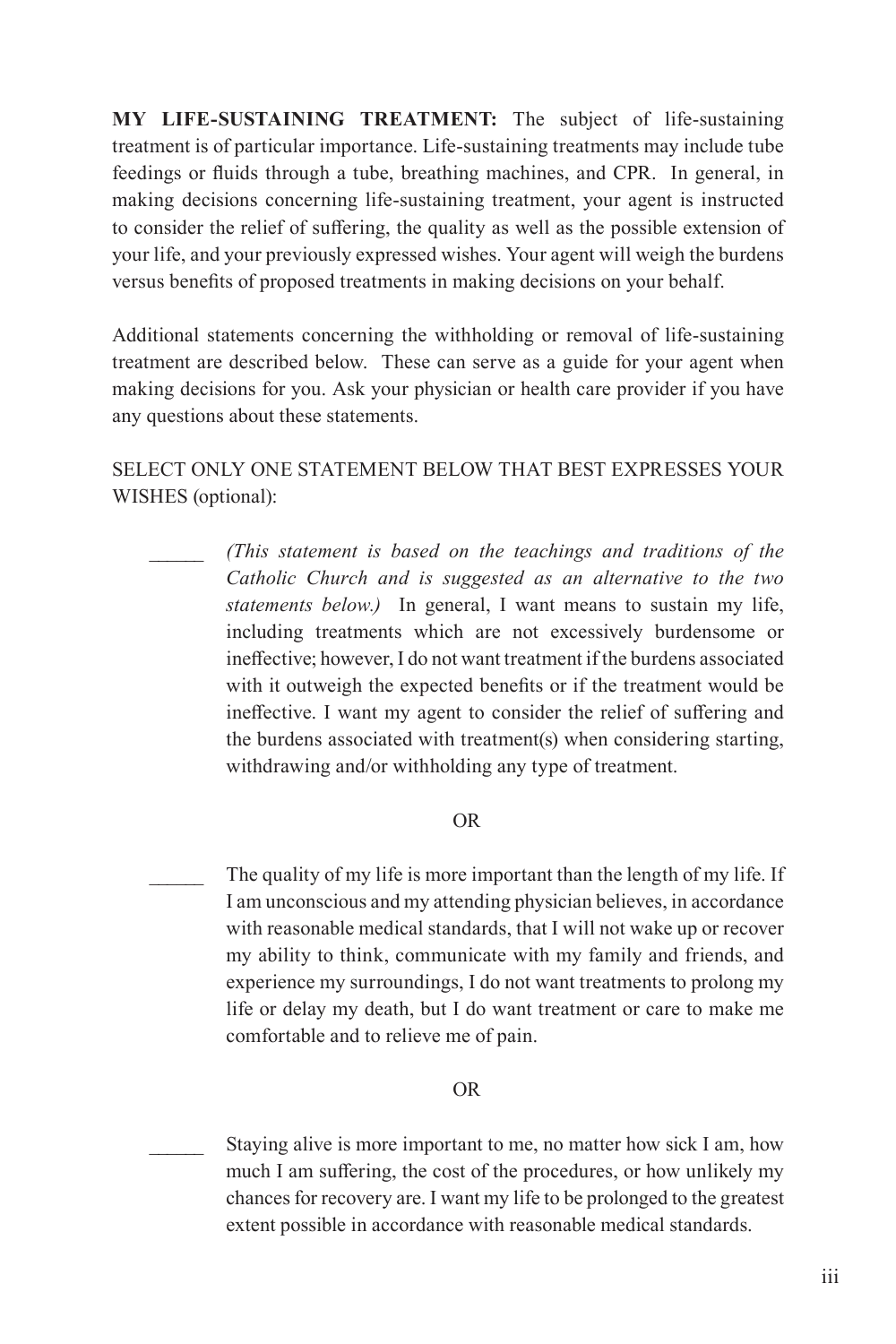**SPECIFIC LIMITATIONS TO MY AGENT'S DECISION-MAKING AUTHORITY:** The above grant of power is intended to be as broad as possible so that your agent will have the authority to make any decision you could make to obtain or terminate any type of health care. If you wish to limit the scope of your agent's powers or prescribe special rules or limit the power to authorize autopsy or dispose of remains, you may do so specifically in this form.

*(The following are optional statements based on the teachings and traditions of the Catholic Church. Under the law, you may include any one or more of the following statements in your power of attorney for health care by placing your initials on the line appearing before the statement(s). Statements that are not initialed will not be effective.)*

- A. \_\_\_\_\_\_ **Fidelity to Catholic Teaching.** I intend the instructions in this form to be consistent with the teachings of the Roman Catholic Church.
- B. **Statement of Faith.** I believe that my life is a precious gift from God and that earthly life is only a beginning. I believe that I have ultimately been created for eternal life, that death is not the ultimate end, but a transition to a new life. Therefore, I wish to face death with the confidence of faith.
- C. \_\_\_\_\_\_ **Allow Preparation for Death.** If I am in danger of death, I wish to be provided with whatever information is necessary to help me understand my condition and to discuss my condition with family members and care providers. I wish that I, and my Agent acting on my behalf, be offered the appropriate medical information that would make it possible to address the morally legitimate choices that are available. I wish to be provided the spiritual support as well as the opportunity to receive the sacraments in order to prepare well for death.
- D. **Euthanasia and Assisted Suicide.** I reject any action or omission which, of itself and by intention, causes death in order to alleviate suffering, commonly referred to as "euthanasia." I do not wish to be encouraged to take my own life or to be provided with the means necessary to bring about my own death through "assisted suicide." Foregoing means of preserving life that are too burdensome to me, or insufficiently beneficial for sustaining my life, is not the same as euthanasia or assisted suicide.
- E. \_\_\_\_\_\_ **Nutrition and/or Hydration.** In general, because nutrition and/or hydration are necessary for survival, they should be provided to me. There are certain circumstances, however, in which nutrition and/or hydration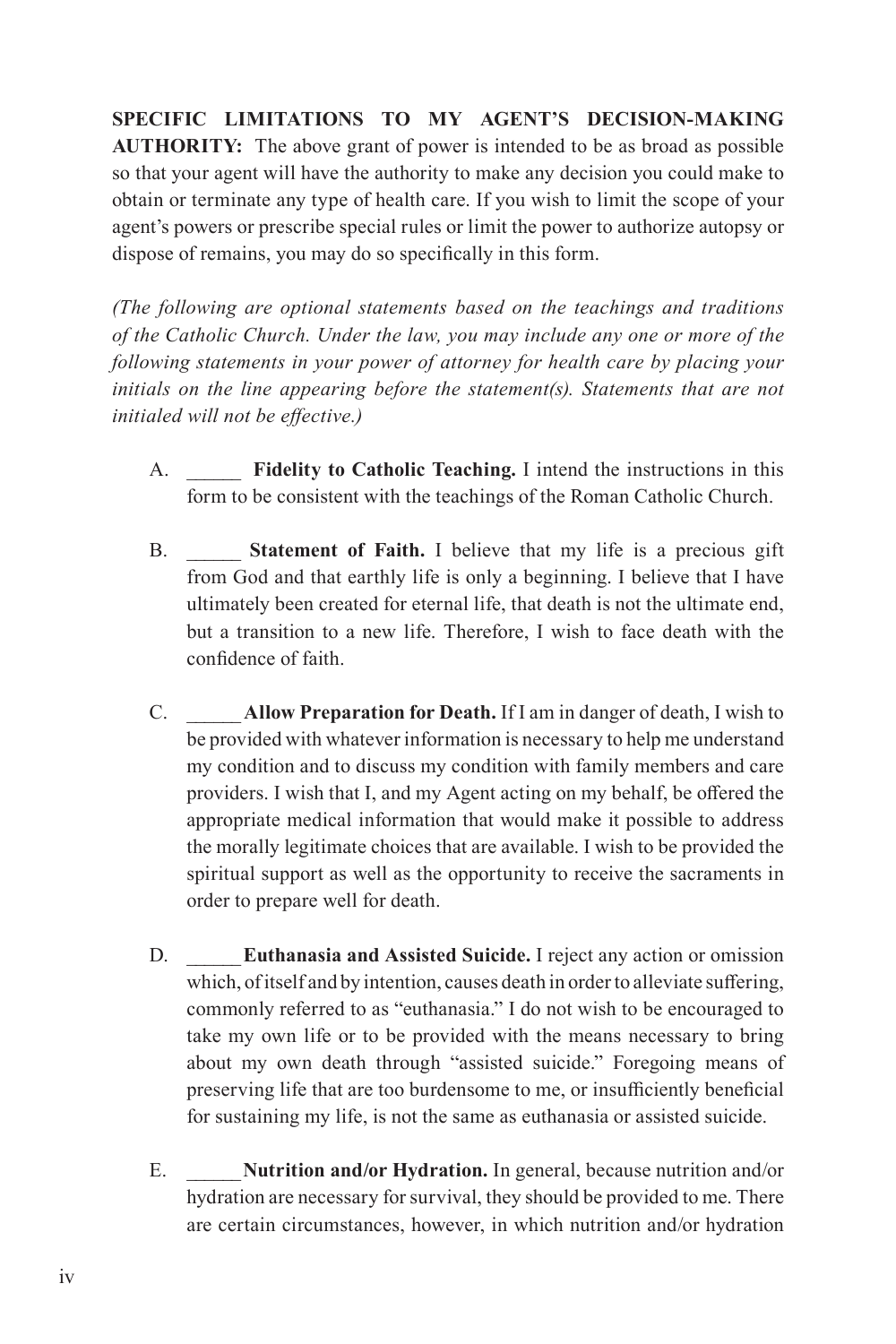may not be ethically obligatory and may be withheld or withdrawn. I wish to always be offered food and water by mouth if I am able to orally ingest and assimilate them. Nutrition and/or hydration should be offered if I am in a chronic and presumably irreversible condition which would make me unable to take food orally, but in which I would be reasonably expected to survive if provided with basic care (e.g. in the rare case that I am in a "persistent vegetative state" and not actively dying).

Medically-assisted nutrition and/or hydration is not ethically obligatory in these conditions: <sup>1</sup>

- (i) If the provision of nutrition and/or hydration cannot reasonably be expected to prolong my life.
- (ii) If I judge, or, if I am not decisional, my Agent judges, based on demonstrable evidence, that certain means to provide nutrition and/or hydration would be "excessively burdensome" for me. An intervention may be considered "excessively burdensome" when, in my judgment or the judgment of my Agent acting on my behalf, it is "too painful, too harmful, too psychologically repugnant to me, too restrictive of my mental abilities, too limiting to my freedom or preferred activities (as may be the case if I would require being restrained physically or chemically to prevent me from pulling out a feeding tube), or too costly."
	- a. I ask to be fed by mouth to the extent possible before resorting to medically-assisted nutrition and/or hydration or before discontinuing the oral provision of nutrition and/or hydration if I am also receiving medically-assisted nutrition and/or hydration.
	- b. If I may benefit nutritionally from medically assisted nutrition and/or hydration, but can also take food by mouth, it may be acceptable to opt for feeding by mouth, even if receiving nutrition and/or hydration by mouth carries with it certain risks or provides less nutritional value, provided that I or my Agent judges that the benefits of eating by mouth (e.g. the

<sup>&</sup>lt;sup>1</sup> Cf. USCCB, Ethical and Religious Directives for Catholic Healthcare Services, 5th Edition (2009): Introduction to Part V: Issues in Care for the Seriously Ill and Dying, and no. 58.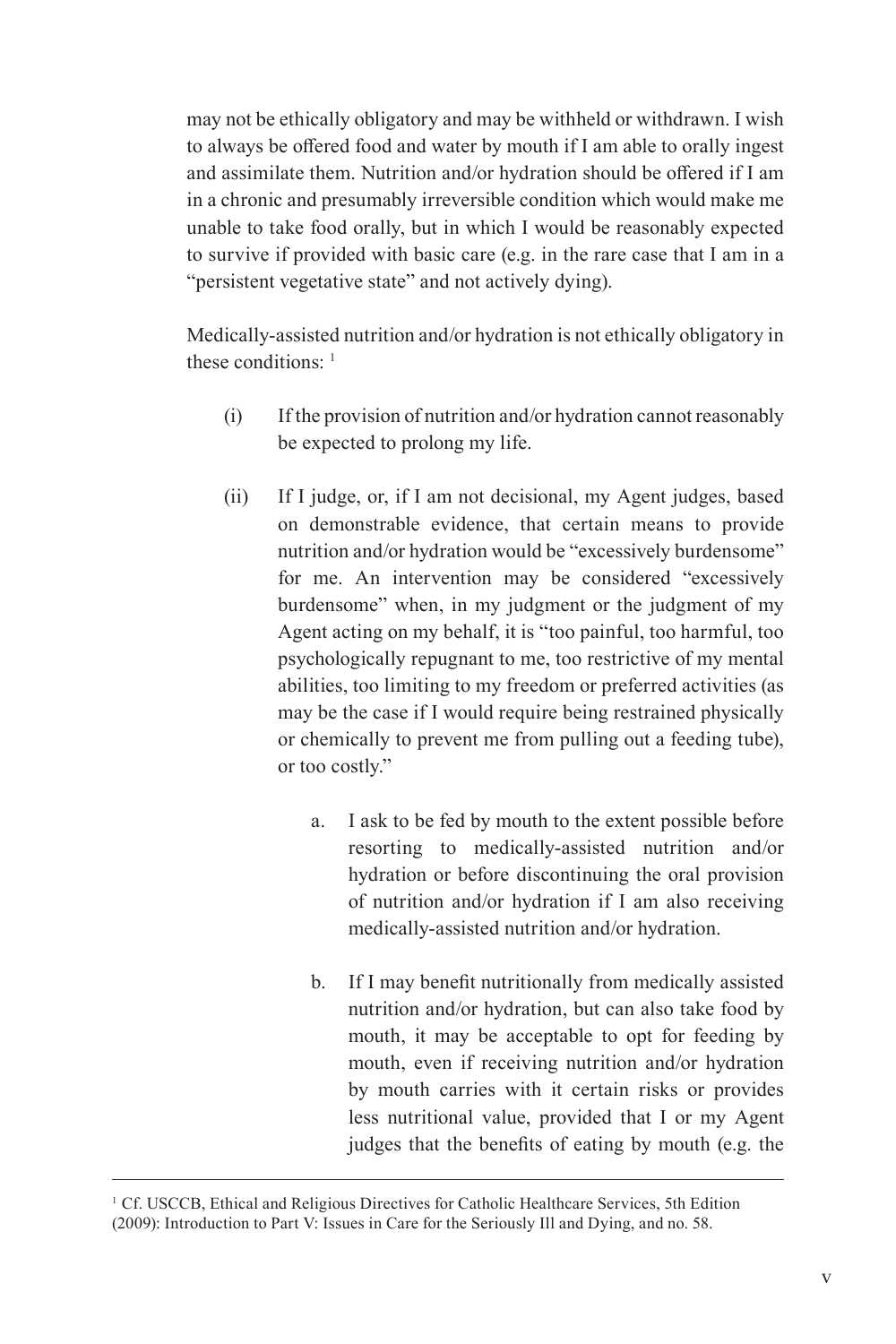enjoyment of eating, the interpersonal dimension) are worth the risks involved, and informed consent is provided.

- c. If I am not decisional but still object to the decisions of my Agent, attention should be given to my desires and willingness to attempt eating (e.g. nutrition and/or hydration shall not be withheld from a nondecisional person who has dementia but who is able and agreeable to eating with encouragement, even if the decision-maker requests denying nutrition and/or hydration.)
- (iii) If the provision of nutrition and/or hydration would cause me significant physical discomfort, for example resulting from complications in use of the means employed (e.g. aspiration pneumonia, infection).
- (iv) If I am drawing close to inevitable death from an underlying progressive and fatal condition and providing nutrition and/or hydration would offer only a very limited ability to prolong life or provide comfort.
- F. \_\_\_\_\_\_ **Pain Relief.** I wish to be kept as free from pain as possible so that I may die comfortably and with dignity, and in the place where I wish to die. Medicines capable of alleviating or suppressing pain may be given to me, even if this therapy may indirectly shorten my life, so long as the intent is not to hasten or cause my death. If I am experiencing suffering that cannot be alleviated, I ask that competent Catholic spiritual counsel be provided to me to help me appreciate the Christian understanding of redemptive suffering.
- G. \_\_\_\_\_\_ **Consciousness.** Because a person has the right to prepare for his or her death while fully conscious, I do not want to be deprived of consciousness without a compelling reason.
- H. **Pregnancy.** If this document is applied at any time when I am pregnant, defined as beginning at fertilization, I direct my health care agent and my physician to also recognize my unborn child as a human patient under their care. Notwithstanding any other provision of this form, no one shall authorize or perform a direct abortion on me (that is, a directly intended termination of pregnancy before viability or the directly intended destruction of a viable fetus.)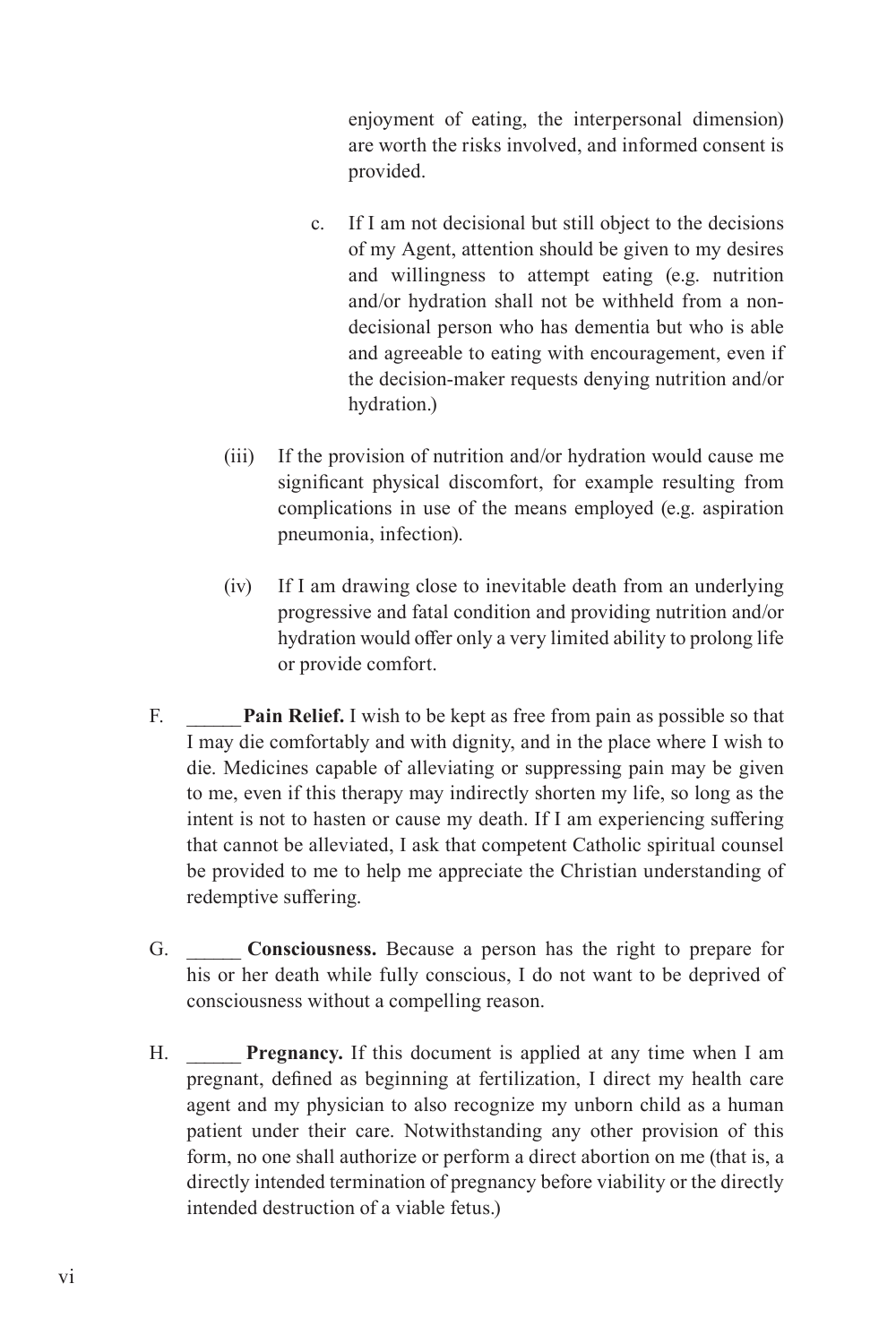- I. **Gamete Extraction.** My Agent shall have no power to consent to or direct the medically assisted extraction of my gametes (sperm or eggs) for the purposes of artificial reproduction or for the production of embryos to be used in research.
- J. \_\_\_\_\_\_ **Access to Sacraments.** Under no circumstances shall I be denied access to the Catholic sacraments where and when they are commonly available. Under no circumstances shall I be denied access to Catholic clergy and other competent Catholic spiritual counsel, including clergy and counsel of my own choosing.
- K. \_\_\_\_\_\_ **Disclosure of Medical Records.** I consent and direct that, and I direct my agent to consent and direct that, the contents of my medical records be disclosed by my health care providers to the following third parties, upon request of the respective third party (e.g., if there are other family members you would like to be able to review your medical records along with your health care agent or successor health care agent):

\_\_\_\_\_\_\_\_\_\_\_\_\_\_\_\_\_\_\_\_\_\_\_\_\_\_\_\_\_\_\_\_\_\_\_\_\_\_\_\_\_\_\_\_\_\_\_\_\_\_\_\_\_\_\_\_\_\_\_\_\_\_\_\_\_\_\_\_\_ \_\_\_\_\_\_\_\_\_\_\_\_\_\_\_\_\_\_\_\_\_\_\_\_\_\_\_\_\_\_\_\_\_\_\_\_\_\_\_\_\_\_\_\_\_\_\_\_\_\_\_\_\_\_\_\_\_\_\_\_\_\_\_\_\_\_\_\_\_ \_\_\_\_\_\_\_\_\_\_\_\_\_\_\_\_\_\_\_\_\_\_\_\_\_\_\_\_\_\_\_\_\_\_\_\_\_\_\_\_\_\_\_\_\_\_\_\_\_\_\_\_\_\_\_\_\_\_\_\_\_\_\_\_\_

L. **Visitation.** I consent to and direct that, and I direct my agent to consent and direct that, the following individuals be given reasonable access to visit me (e.g., family members or friends you want to be allowed to visit you):

\_\_\_\_\_\_\_\_\_\_\_\_\_\_\_\_\_\_\_\_\_\_\_\_\_\_\_\_\_\_\_\_\_\_\_\_\_\_\_\_\_\_\_\_\_\_\_\_\_\_\_\_\_\_\_\_\_\_\_\_\_\_\_\_\_\_\_\_\_ \_\_\_\_\_\_\_\_\_\_\_\_\_\_\_\_\_\_\_\_\_\_\_\_\_\_\_\_\_\_\_\_\_\_\_\_\_\_\_\_\_\_\_\_\_\_\_\_\_\_\_\_\_\_\_\_\_\_\_\_\_\_\_\_\_\_\_\_\_ \_\_\_\_\_\_\_\_\_\_\_\_\_\_\_\_\_\_\_\_\_\_\_\_\_\_\_\_\_\_\_\_\_\_\_\_\_\_\_\_\_\_\_\_\_\_\_\_\_\_\_\_\_\_\_\_\_\_\_\_\_\_\_\_\_

- M. **Catholic Burial.** I would like my loved ones to pray for me after I have departed from this life and ask for the grace of a Catholic funeral Mass. My remains shall be interred in keeping with the teachings and traditions of the Catholic Church. *(If you initial this statement M, you may also initial one of the following optional statements.)* 
	- (i) \_\_\_\_\_\_ I do not wish for my remains to be cremated.

#### OR

(ii) I wish for my remains to be cremated. If I am cremated, my remains must be placed in a vessel that respects the sacred nature of the remains and, once burial rites have been held and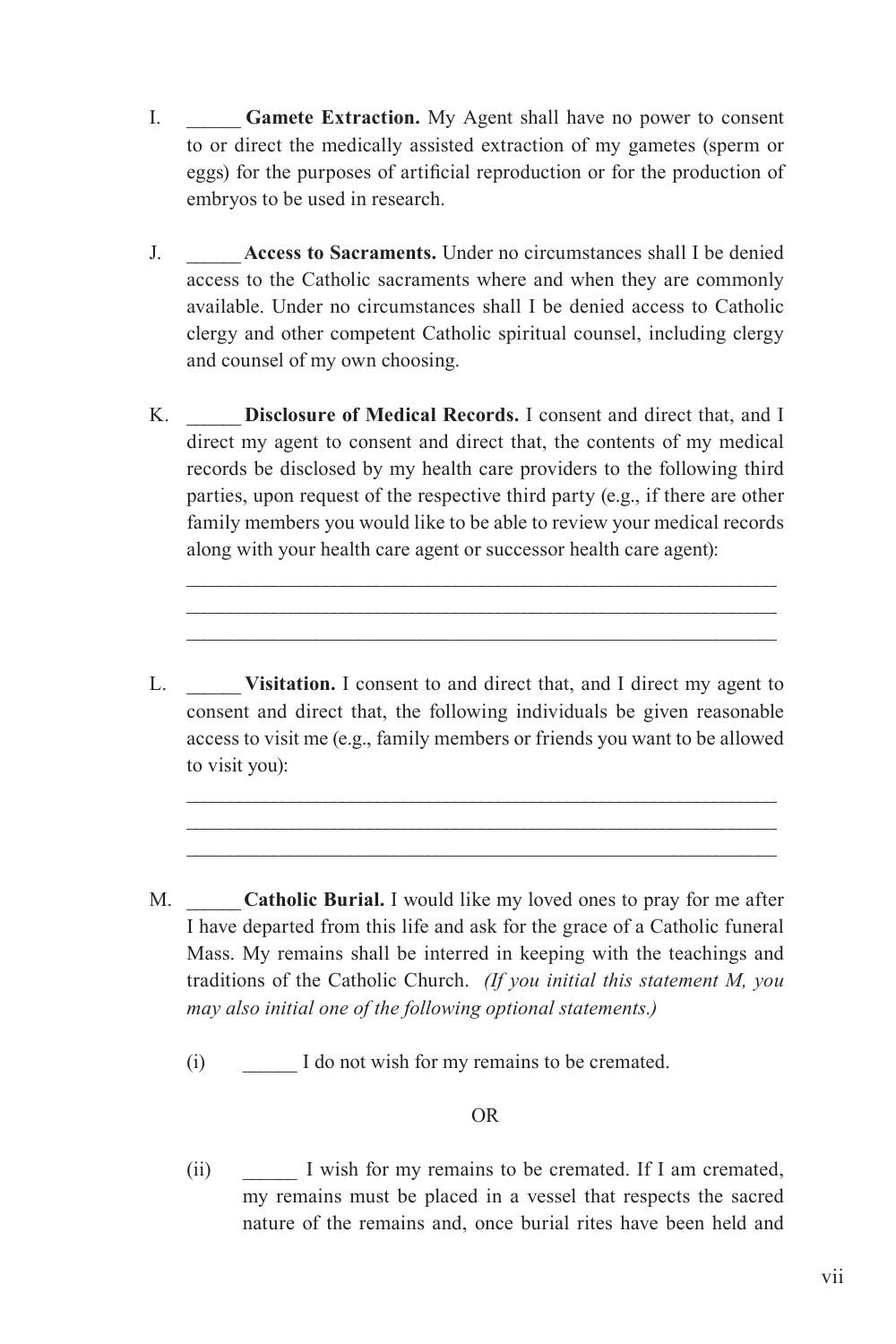the cremation has occurred, my remains must be brought to the cemetery for final disposition where their presence witnesses to my faith in the resurrection of the body.

N. **Desire for Unity.** I am grateful to my Agent for being willing to make decisions on my behalf. I desire that my family and loved ones remain as united as possible, and that my Agent's decisions be respected and supported.

(If you wish to include further limitations or special rules, you may do so below.)

\_\_\_\_\_\_\_\_\_\_\_\_\_\_\_\_\_\_\_\_\_\_\_\_\_\_\_\_\_\_\_\_\_\_\_\_\_\_\_\_\_\_\_\_\_\_\_\_\_\_\_\_\_\_\_\_\_\_\_\_\_\_\_\_\_\_\_\_\_\_\_\_\_\_\_\_\_\_ \_\_\_\_\_\_\_\_\_\_\_\_\_\_\_\_\_\_\_\_\_\_\_\_\_\_\_\_\_\_\_\_\_\_\_\_\_\_\_\_\_\_\_\_\_\_\_\_\_\_\_\_\_\_\_\_\_\_\_\_\_\_\_\_\_\_\_\_\_\_\_\_\_\_\_\_\_\_  $\mathcal{L}_\text{max}$  and  $\mathcal{L}_\text{max}$  and  $\mathcal{L}_\text{max}$  and  $\mathcal{L}_\text{max}$  and  $\mathcal{L}_\text{max}$  and  $\mathcal{L}_\text{max}$ My Signature: Today's Date: \_\_\_\_\_\_\_\_\_\_\_\_\_\_\_\_\_\_\_\_\_\_\_\_\_\_\_\_\_\_\_\_\_

### **WITNESS:** HAVE YOUR WITNESS AGREE TO WHAT IS WRITTEN BELOW, AND THEN COMPLETE THE SIGNATURE PORTION:

I am at least 18 years old. *(Initial one of the options below)*:

I saw the principal sign this document, OR

the principal told me that the signature or mark on the principal signature line is his or hers.

I am not the agent or successor agent(s) named in this document. I am not related to the principal, the agent, or the successor agent(s) by blood, marriage, or adoption. I am not the principal's physician, advanced practice nurse, dentist, podiatric physician, optometrist, psychologist, or a relative of one of those individuals. I am not an owner or operator (or the relative of an owner or operator) of the health care facility where the principal is a patient or resident.

| Witness signature:    |
|-----------------------|
| Witness printed name: |
| Witness address:      |
| Today's date:         |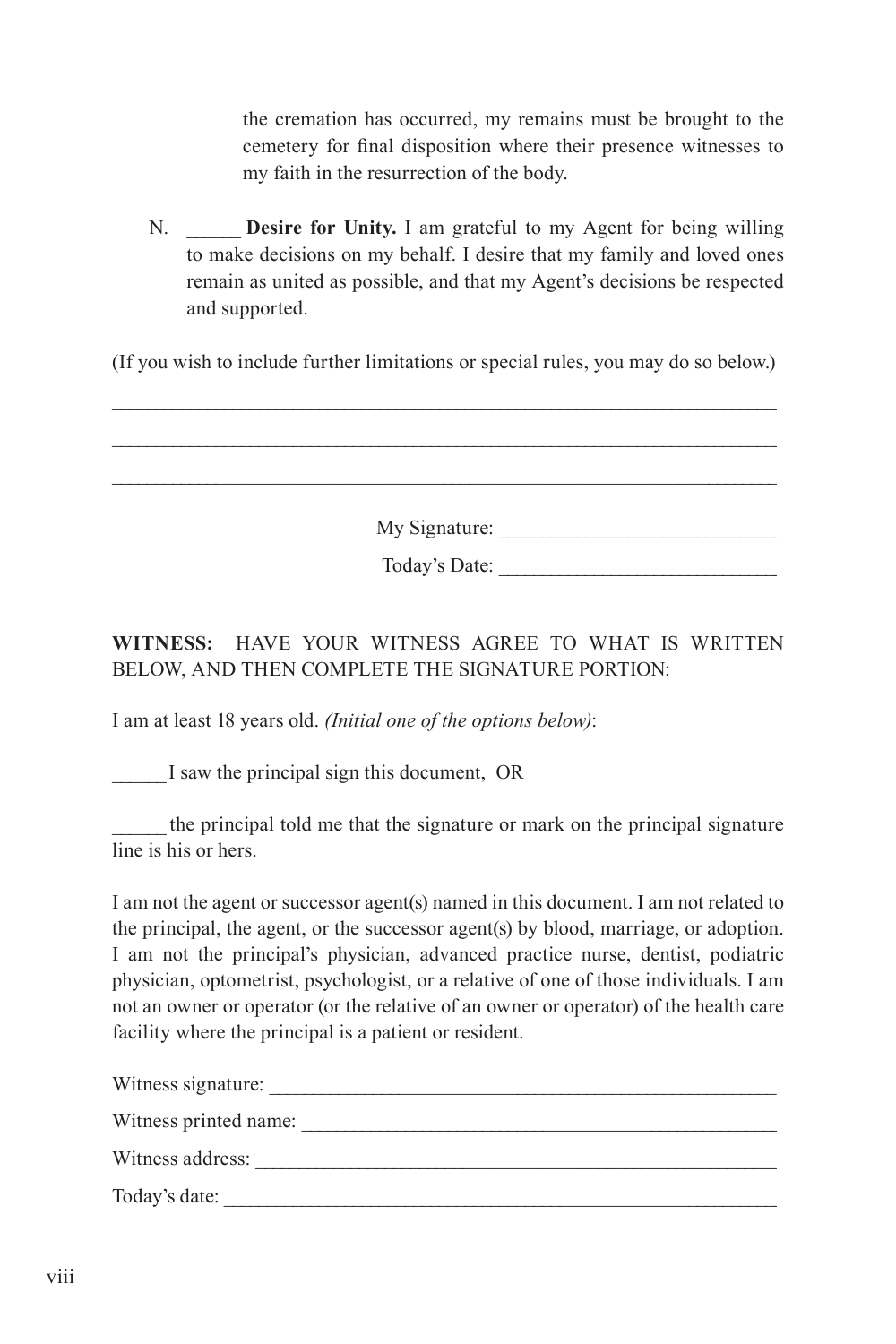"Even the weakest and most vulnerable, the sick, the old, the unborn and the poor are MASTERPIECES OF GOD'S CREATION,

made in his own image, destined to live forever, and deserving of the utmost reverence and respect."

Pope Francis